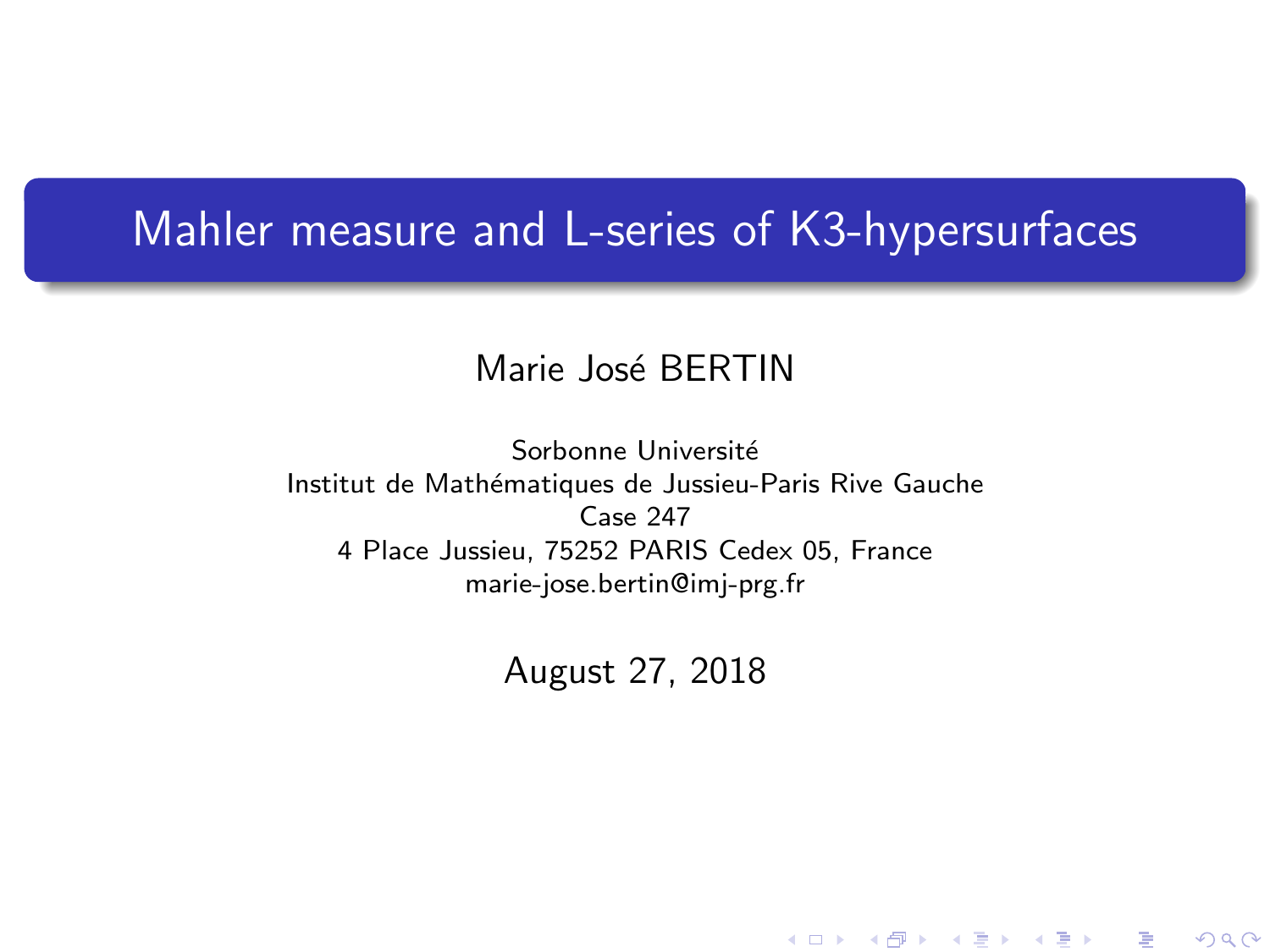The first reference is Lehmer's question (1933) (still unsolved): Let  $P \in \mathbb{Z}[X]$ , monic, non cyclotomic and define:

$$
\Omega(P) = \prod_{P(\alpha) = 0} \max(|\alpha|, 1),
$$

does there exist such a  $P$  satisfying

$$
1<\Omega(P)<\Omega(P_0)=1.1762\cdots?
$$

where

$$
P_0(X) = X^{10} + X^9 - X^7 - X^6 - X^5 - X^4 - X^3 + X + 1
$$

is the Lehmer polynomial, in fact a Salem polynomial.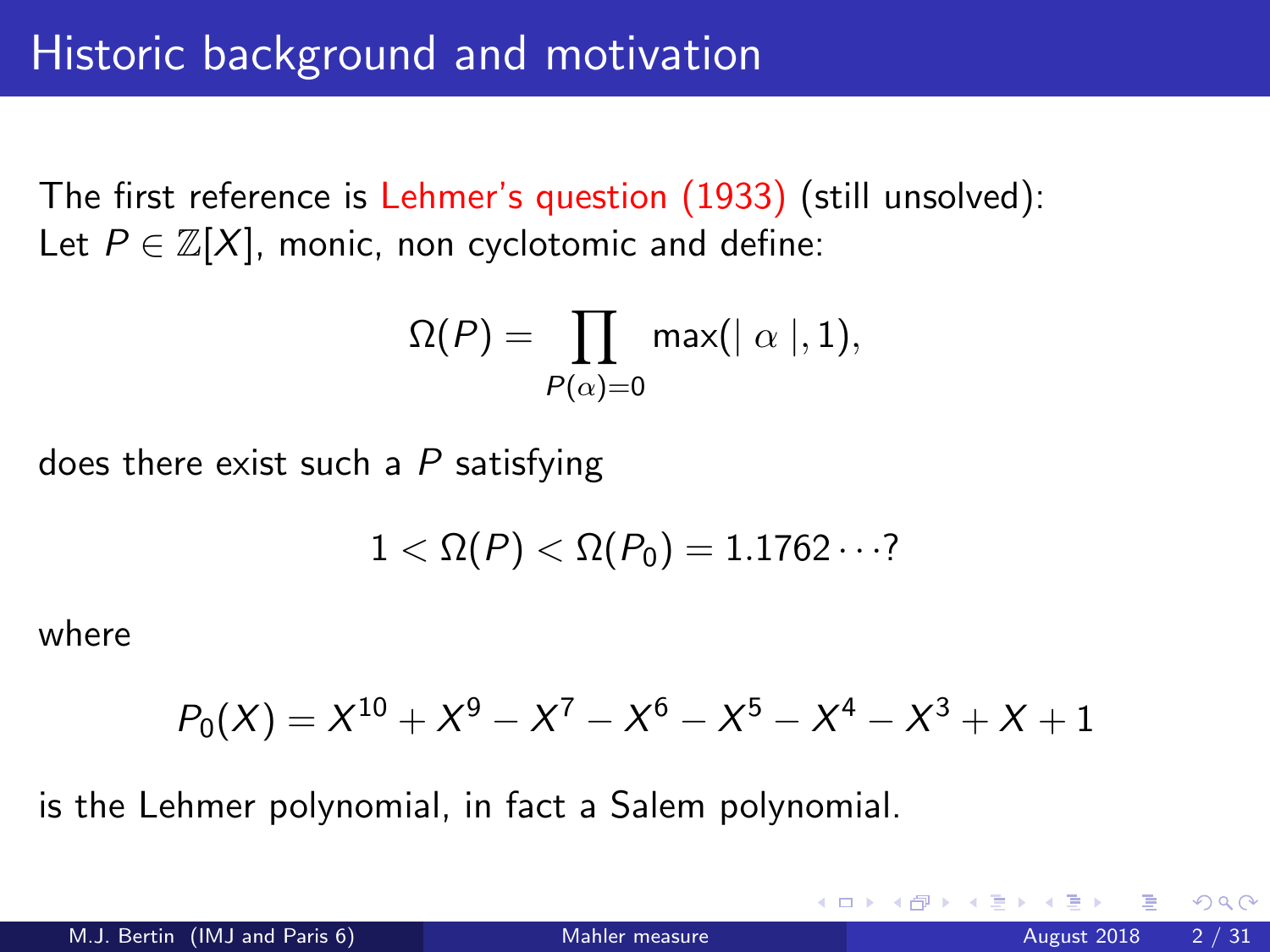Introduced by Mahler in 1962,

the logarithmic Mahler measure of a polynomial  $P$  is

$$
m(P) := \frac{1}{(2\pi i)^n} \int_{\mathbb{T}^n} \log |P(x_1,\dots,x_n)| \frac{dx_1}{x_1} \dots \frac{dx_n}{x_n}
$$

and its Mahler measure

$$
M(P)=\exp(m(P))
$$

where

$$
\mathbb{T}^n = \{ (x_1, \cdots, x_n) \in \mathbb{C}^n / |x_1| = \cdots = |x_n| = 1 \}.
$$

By Jensen's formula,  $\Omega(P) = M(P)$  if P a one variable polynomial.

4 0 8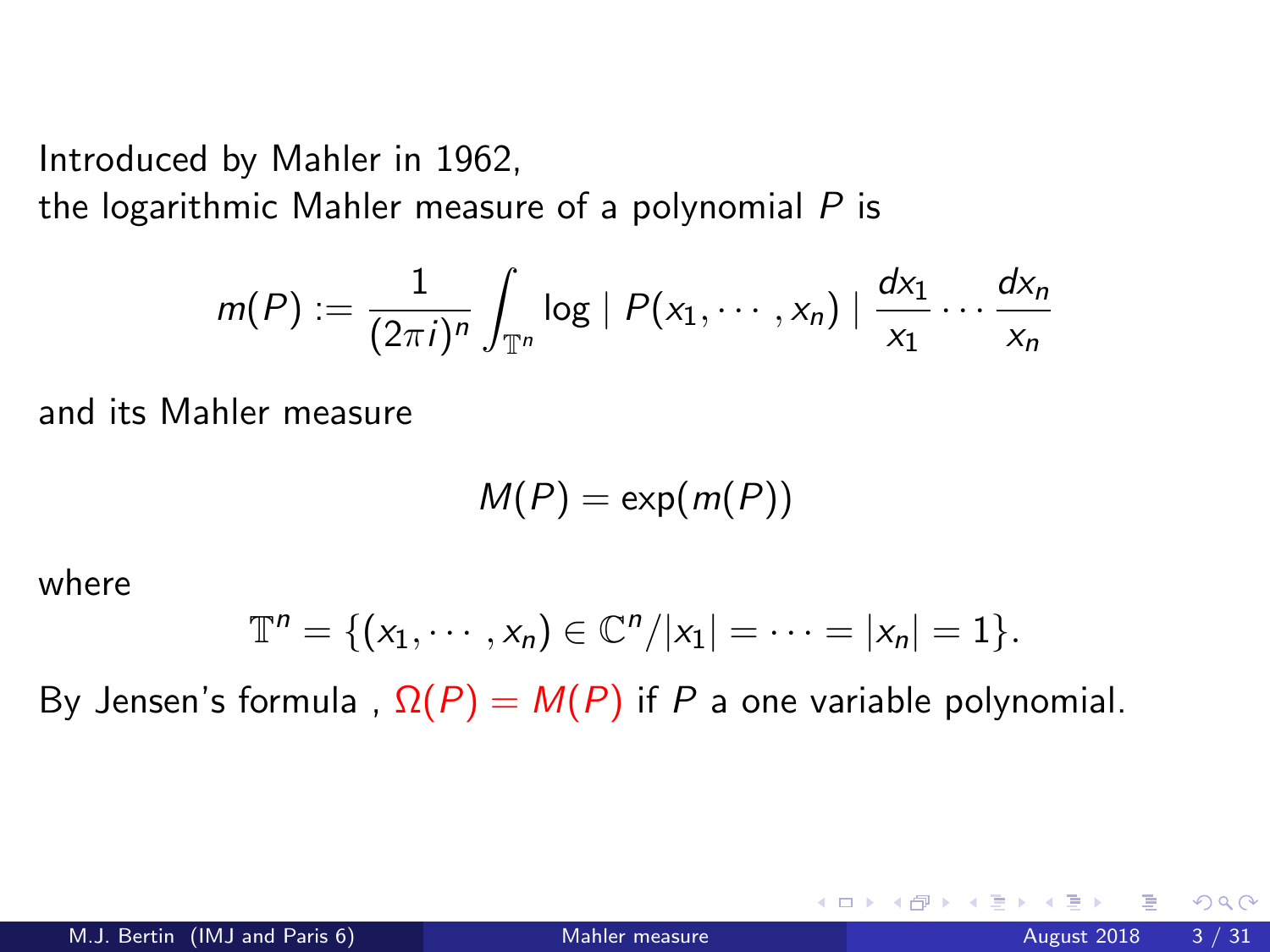Lehmer's problem is still open. A partial answer by Smyth (1971)

 $M(P) \geq 1.32 \cdots$ 

if  $P$  is non reciprocal.

Thus the focus on reciprocal polynomials.

4 0 8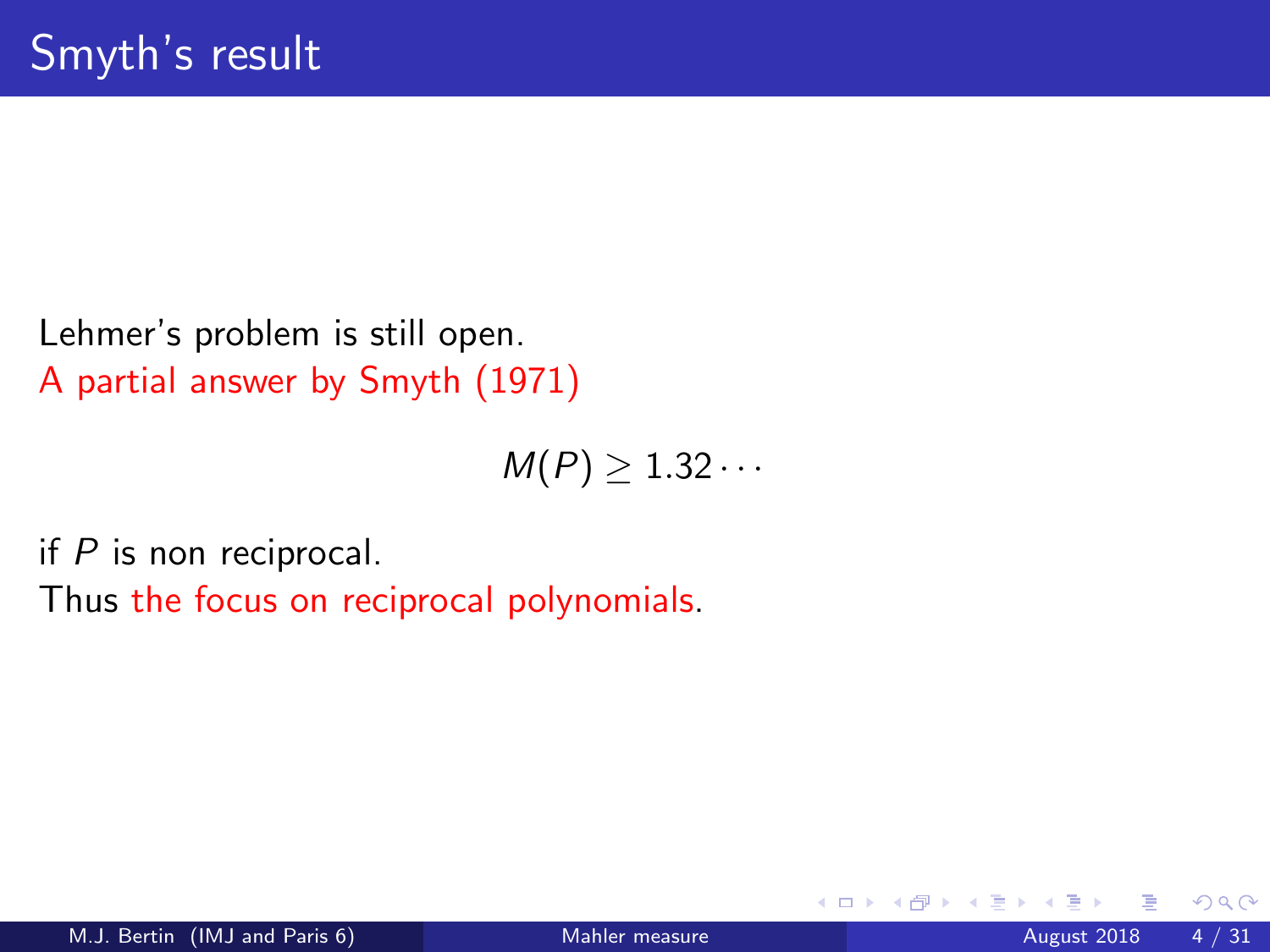In 1981, Boyd's limit formula was a great hope:

$$
m(P(x,x^n))\to m(P(x,y))
$$

since small measures in one variable could be obtained from small measures in two variables.

4 0 8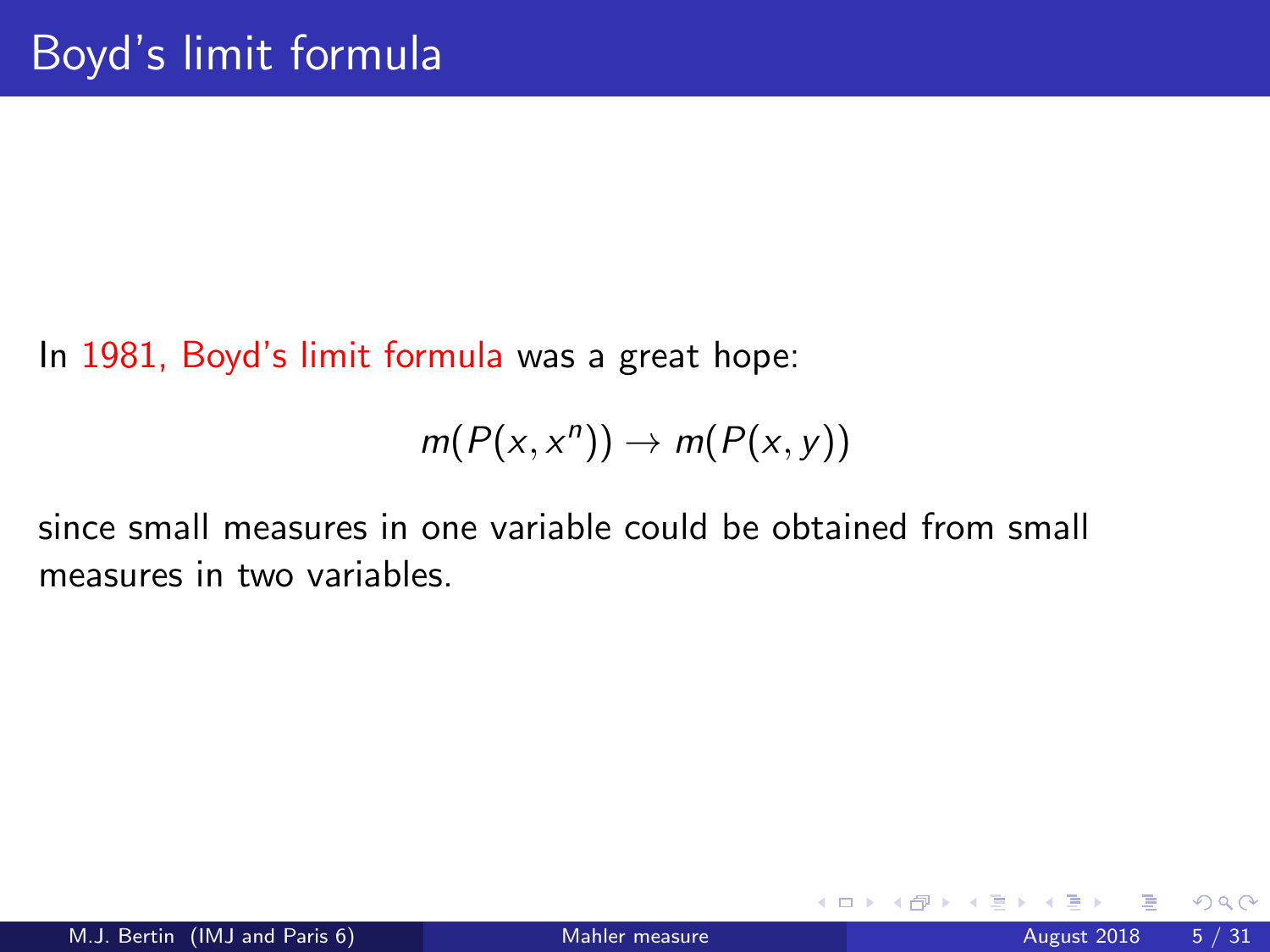Boyd computed:

$$
M(x + \frac{1}{x} + y + \frac{1}{y} + \frac{x}{y} + \frac{y}{x} + 1) = 1.25...
$$
  

$$
M(x + \frac{1}{x} + y + \frac{1}{y} + 1) = 1.28...
$$

$$
M(x + \frac{1}{x} + y + \frac{1}{y} + z + \frac{1}{z} + 1) = 1.4483... \text{Boyd or Mossinghoff (2006)}
$$

I obtained

$$
M(x+\frac{1}{x}+y+\frac{1}{y}+z+\frac{1}{z}+xy+\frac{1}{xy}+zy+\frac{1}{zy}+xyz+\frac{1}{xyz}+1)=1.4351...
$$

These are the smallest known measures in 2 or 3 variables.

**4 ロト 4 何 ト** 

- 41 - 11  $\rightarrow$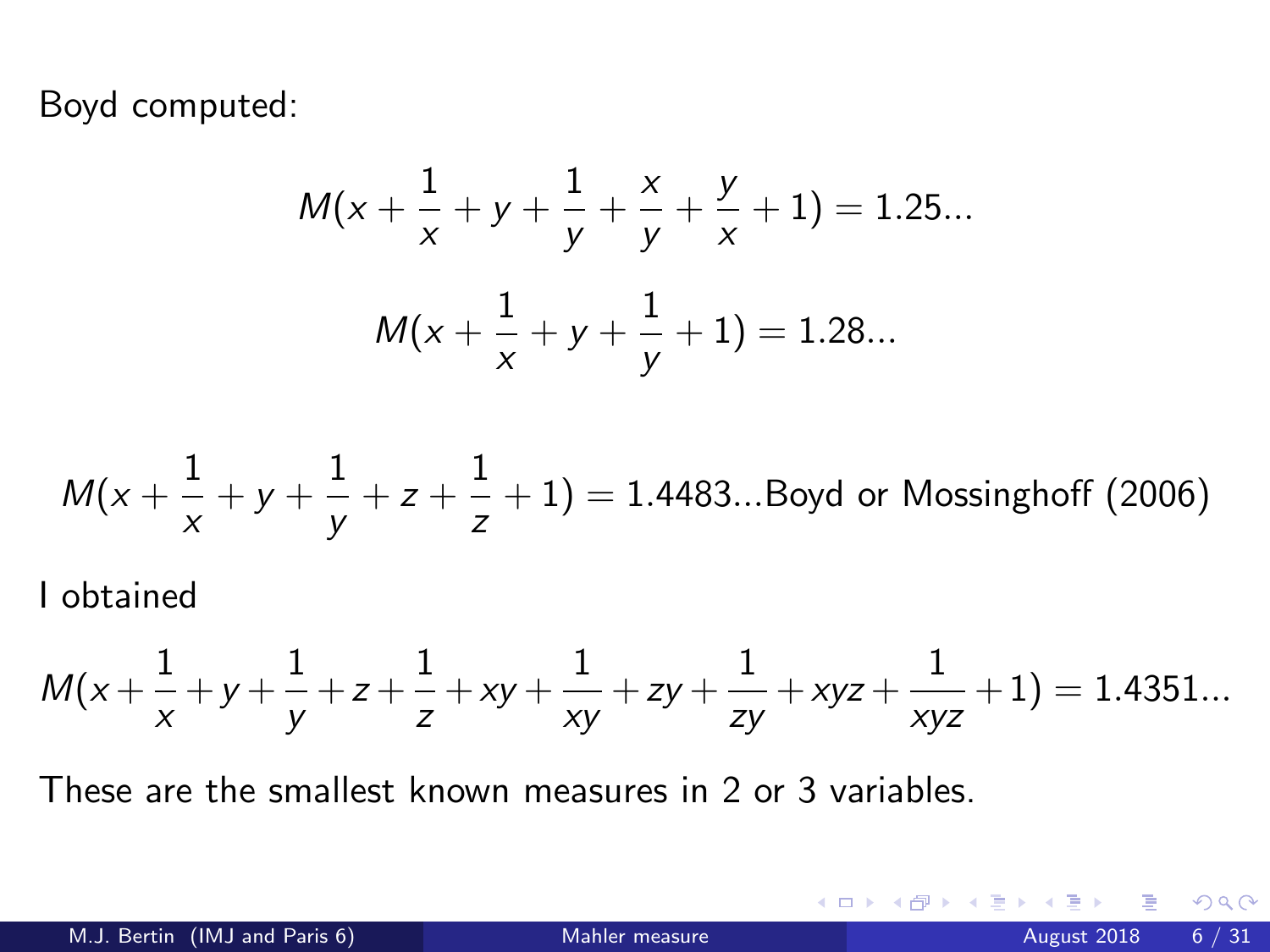At the same time (1981) Smyth was visiting Boyd and found his first explicit Mahler measures

$$
m(x + y + 1) = \frac{3\sqrt{3}}{4\pi}L(\chi_{-3}, 2) = L'(\chi_{-3}, -1) =: d_3
$$

$$
d_3 := \frac{3\sqrt{3}}{4\pi} \sum_{n \ge 1} \frac{\chi_{-3}(n)}{n^2}.
$$

$$
m(x + y + z + 1) = \frac{7}{2\pi^2}\zeta(3)
$$

It would be tempting to know  $m(x + y + z + t + 1)$  and  $m(x + y + z + t + w + 1)$  but they are only conjectures by Rodriguez-Villegas.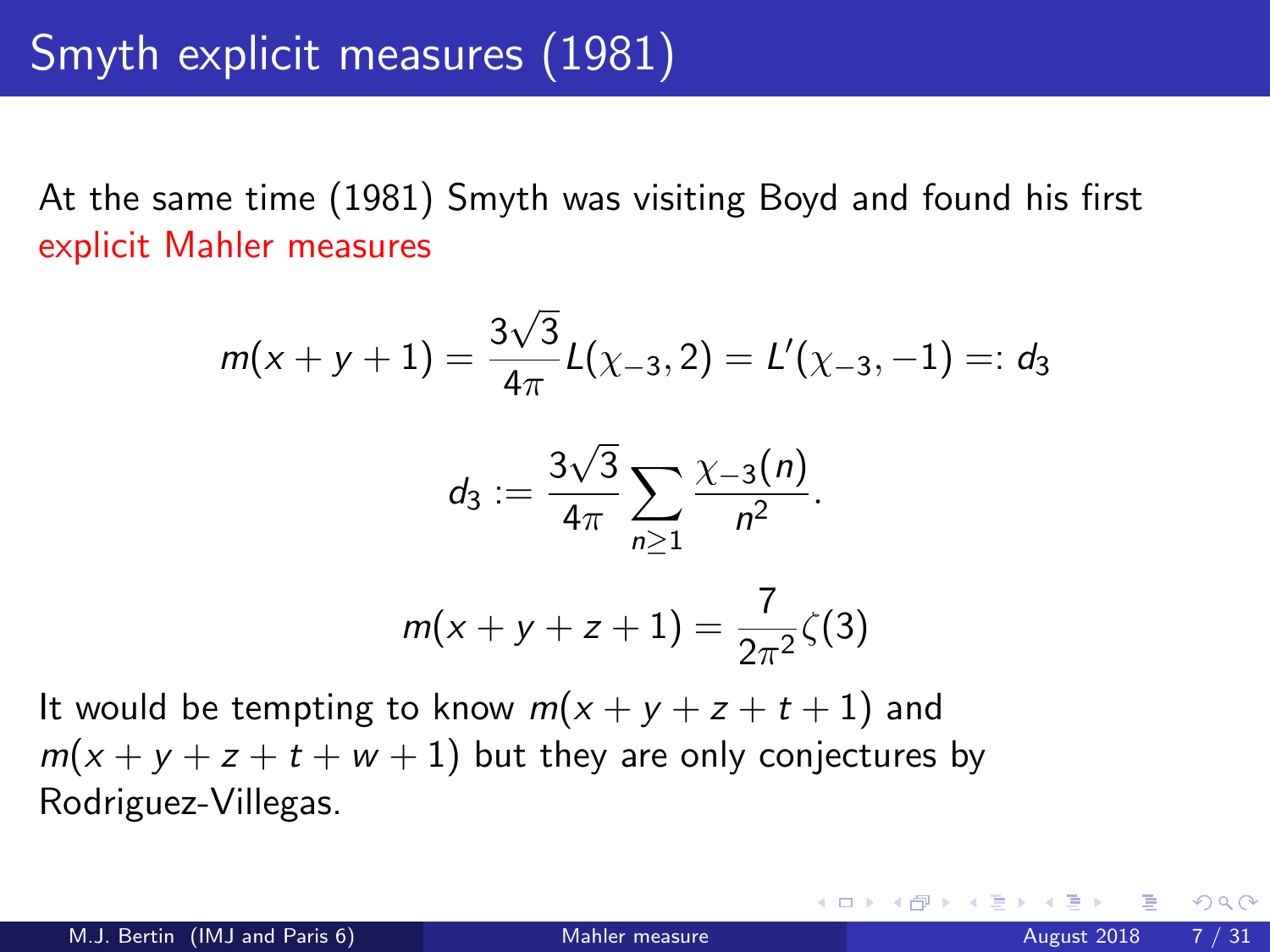# The Calgary CMS Summer meeting (1996)

There, Boyd met Deninger and Deninger guessed the famous explicit Mahler measure

$$
m(x+\frac{1}{x}+y+\frac{1}{y}+1)=\frac{15}{4\pi^2}L(E,2)=:L'(E,0),
$$

 $E$  elliptic curve, algebraic closure of the zero set of the polynomial, denoted 15a8 (Cremona's notation), of conductor 15, defined by

$$
Y^2 + XY + Y = X^3 + X^2
$$

with L-series given by the modular form

$$
f_{15A}(z)=\eta(z)\eta(3z)\eta(5z)\eta(15z)
$$

(Deninger's guess was proved in 2011 by Rogers and Zudilin and again in 2013 by Zudilin.)

M.J. Bertin (IMJ and Paris 6) [Mahler measure](#page-0-0) August 2018 8 / 31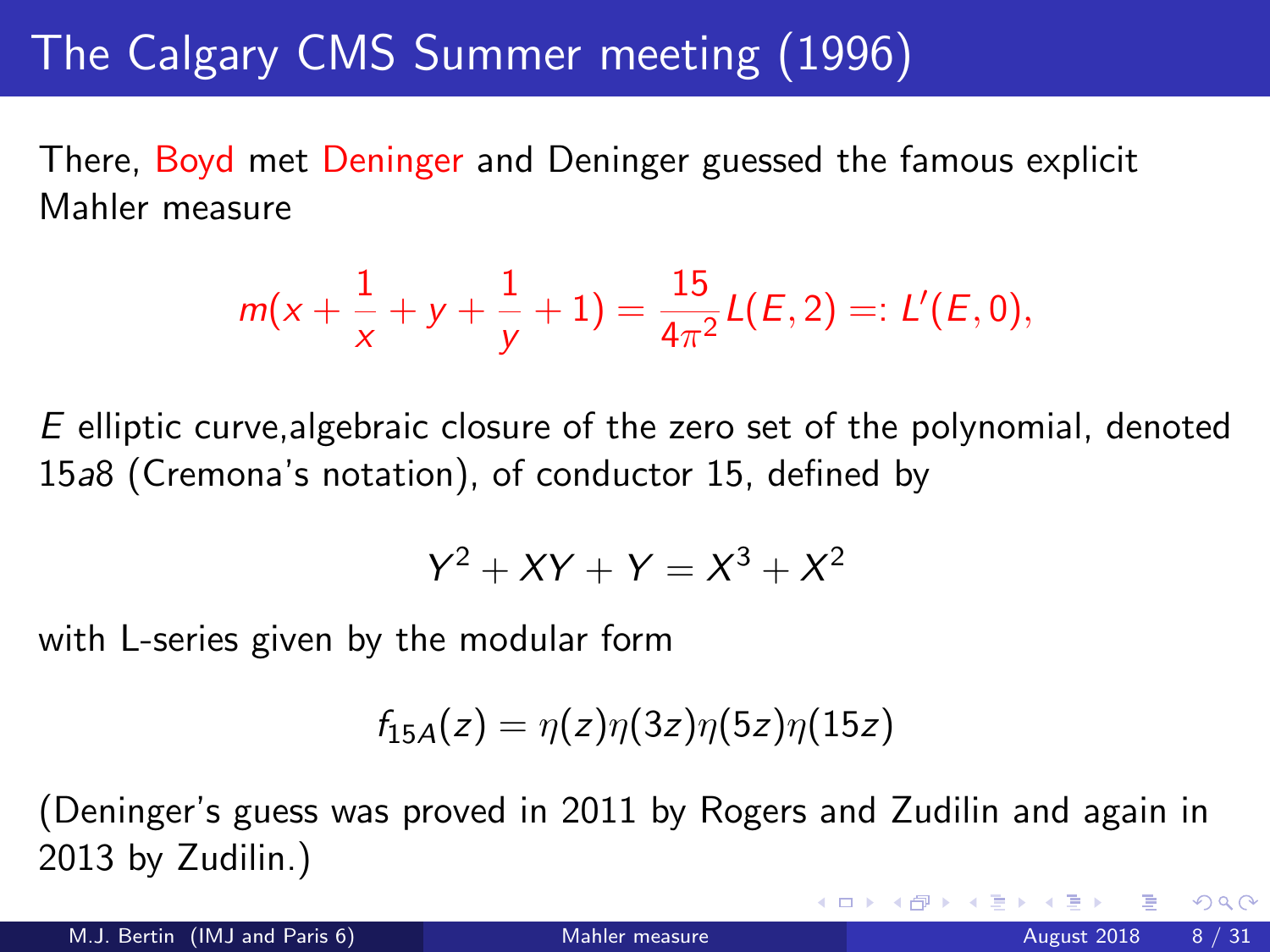It was the starting point of intensive research, first by Boyd, then by Rodriguez-Villegas and others.

Boyd studied many pencils of elliptic curves and curves of genus 2. He conjectured lots of explicit measures and found a necessary condition: the polynomial  *must be tempered*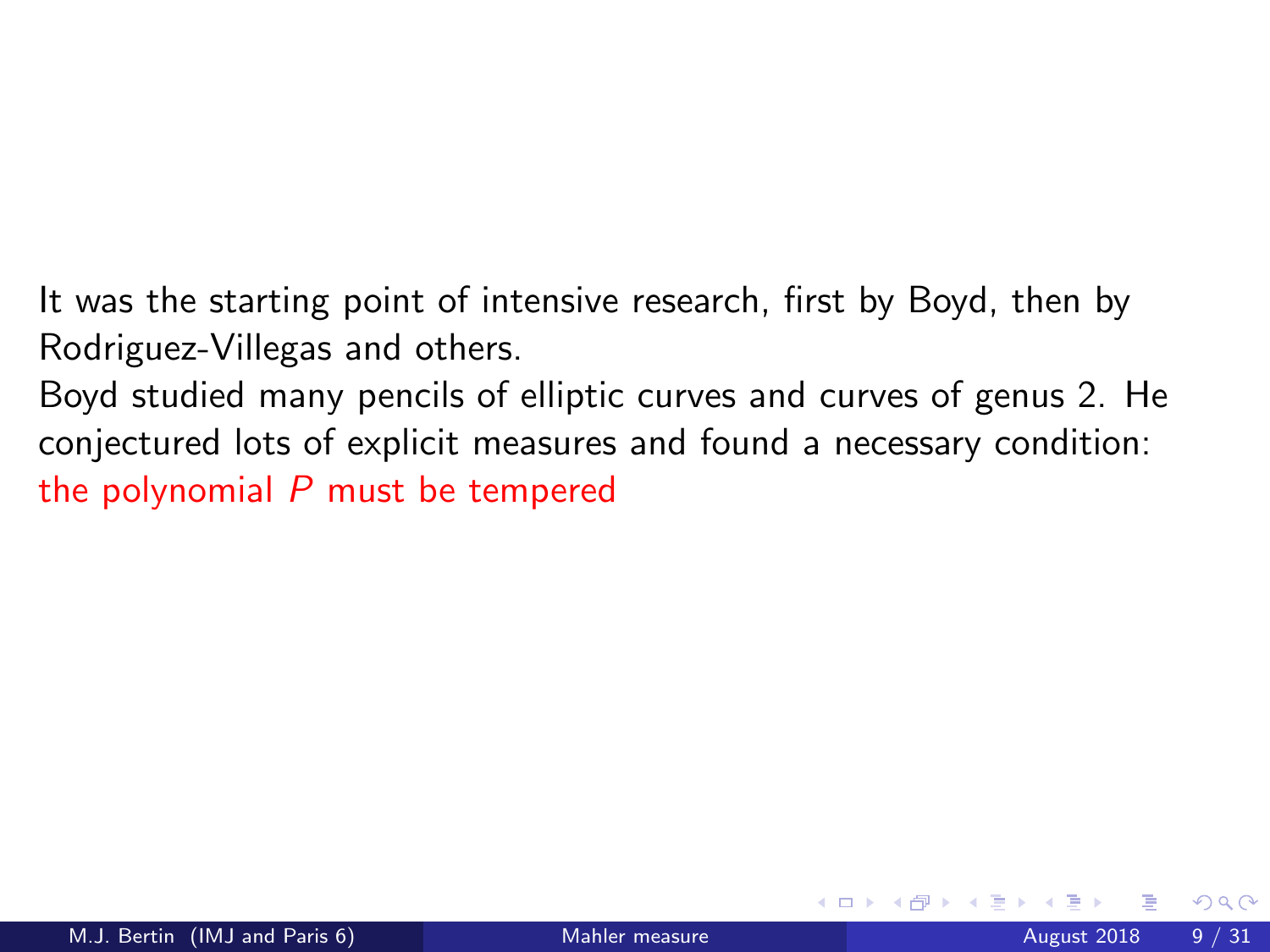It was very tempting to generalise the above results or conjectures to the family

$$
P_k = x + \frac{1}{x} + y + \frac{1}{y} + z + \frac{1}{z} + k
$$

My own reference was, at that time "A pencil of  $K3$ -surfaces related to Apéry's recurrence for  $\zeta(3)$  and Fermi surfaces for potential zero" by Peters and Stienstra (1988)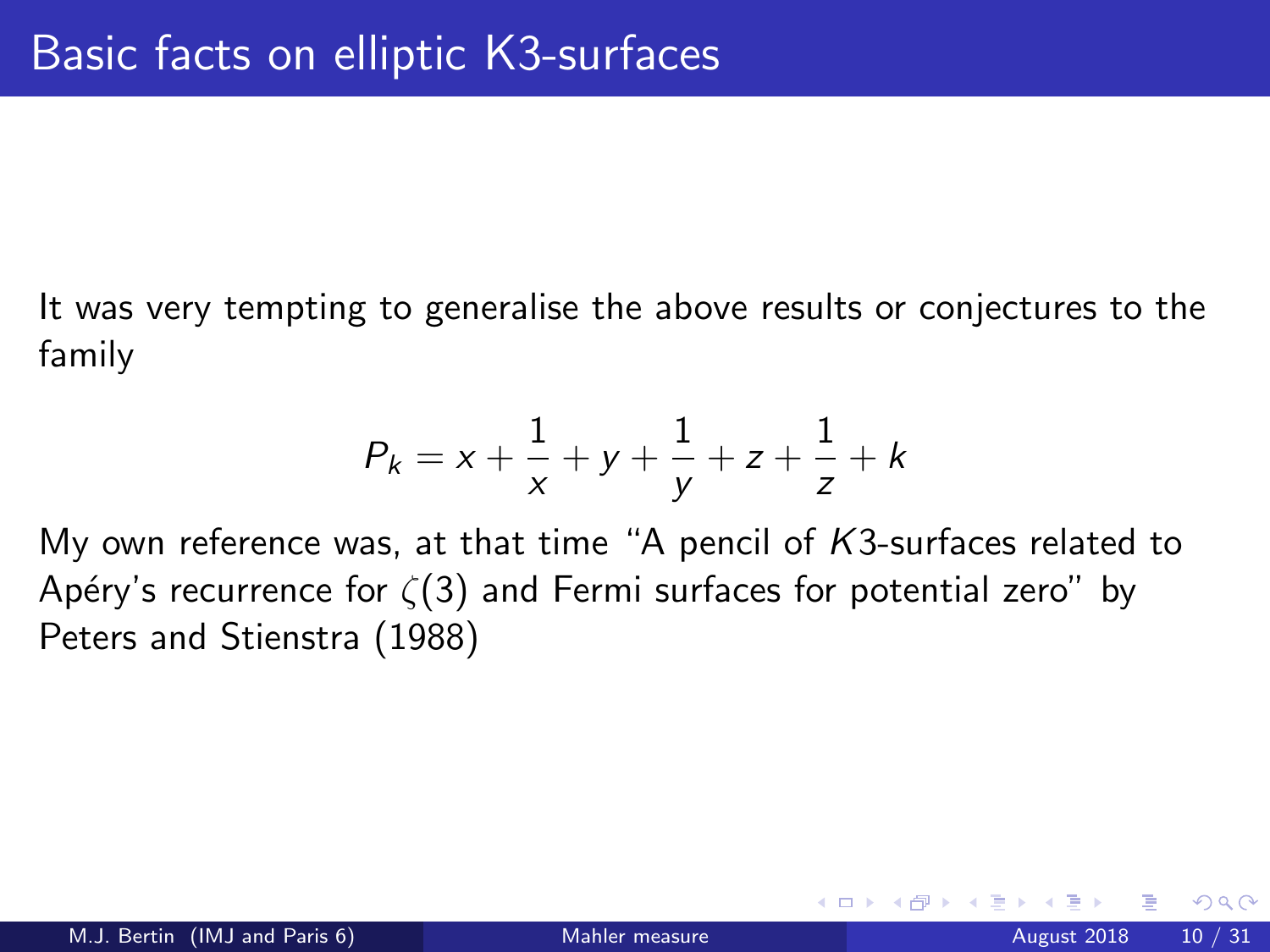#### What's a K3-surface?

A double covering branched along a plane sextic for example defines a K3-surface X.

In case of the Apéry-Fermi pencil

$$
(2z + x + \frac{1}{x} + y + \frac{1}{y} - k)^2 = (x + \frac{1}{x} + y + \frac{1}{y} - k)^2 - 4
$$

4 0 8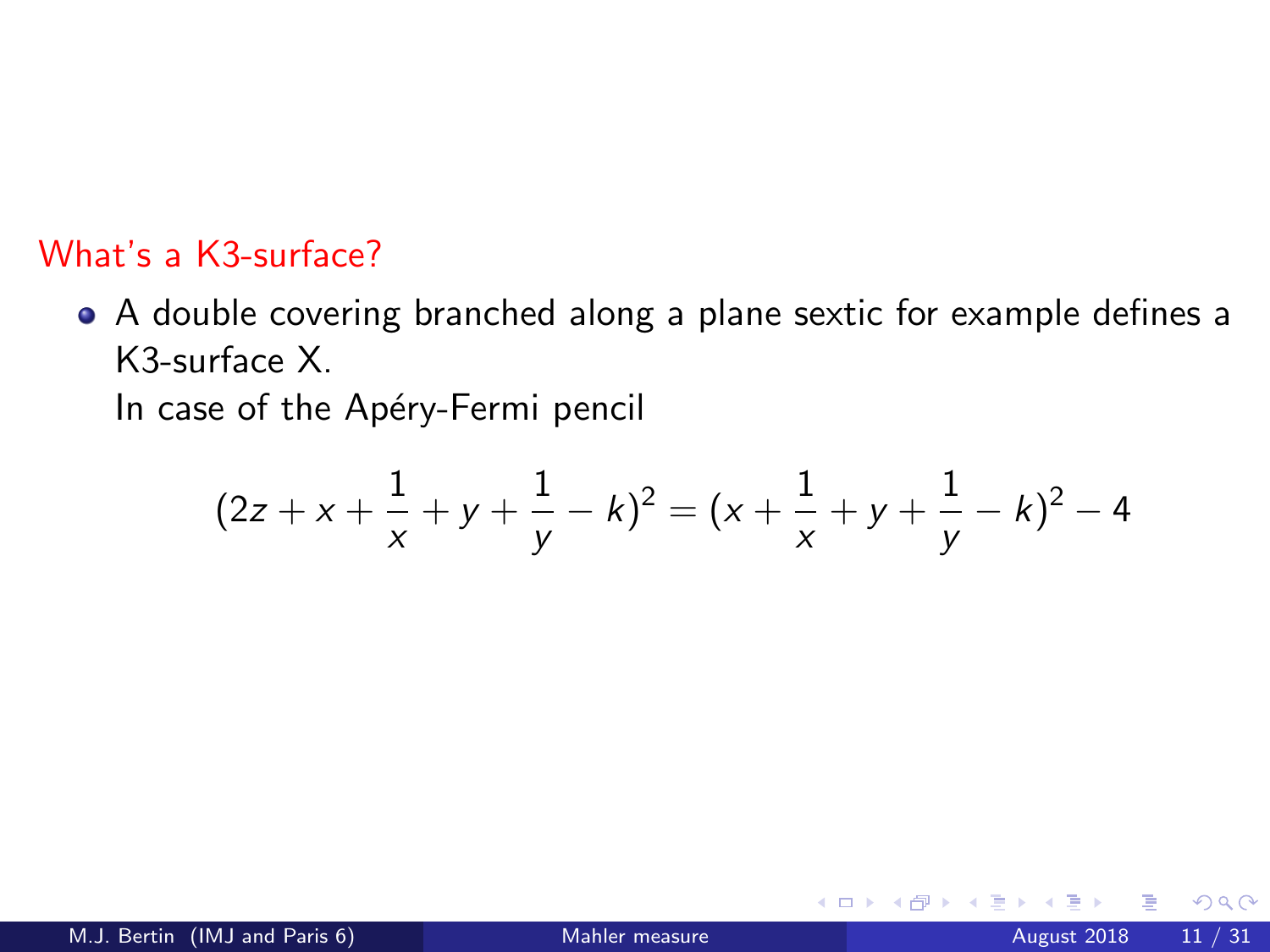- An elliptic  $\mathcal{K}3$  surface  $X$  admits a fibration  $\pi:X\to\mathbb{P}^1$  such that the fiber  $\pi^{-1}(t)$  is an elliptic curve for all but a finite number of  $t$  giving the singular fibers classified by Kodaira.
- Given an elliptic surface as

$$
y^2 + a_1(t)xy + a_3(t)y = x^3 + a_2(t)x^2 + a_4(t)x + a_6(t)
$$

you recognise an elliptic fibration on a K3 surface if the degree of polynomials  $a_i$  is  $\leq 2i$  and is exactly 2*i* for one *i*.

• How to get an elliptic fibration on the Apéry-Fermi pencil? First, as did Peters and van Vglut, in cutting by a pencil of planes  $X + Y + Z = t$ . This gives the elliptic fibration:

$$
y^2 - xy(t^2 - kt + 1) = x(x - 1)(x + t^2 - tk)
$$

t is called an elliptic parameter

But, if we want to obtain all the elliptic fibrations of the pencil, we must use the technique of Elkies's neighbors. (see our recent preprint B. and Lecacheux (2018)).  $\Omega$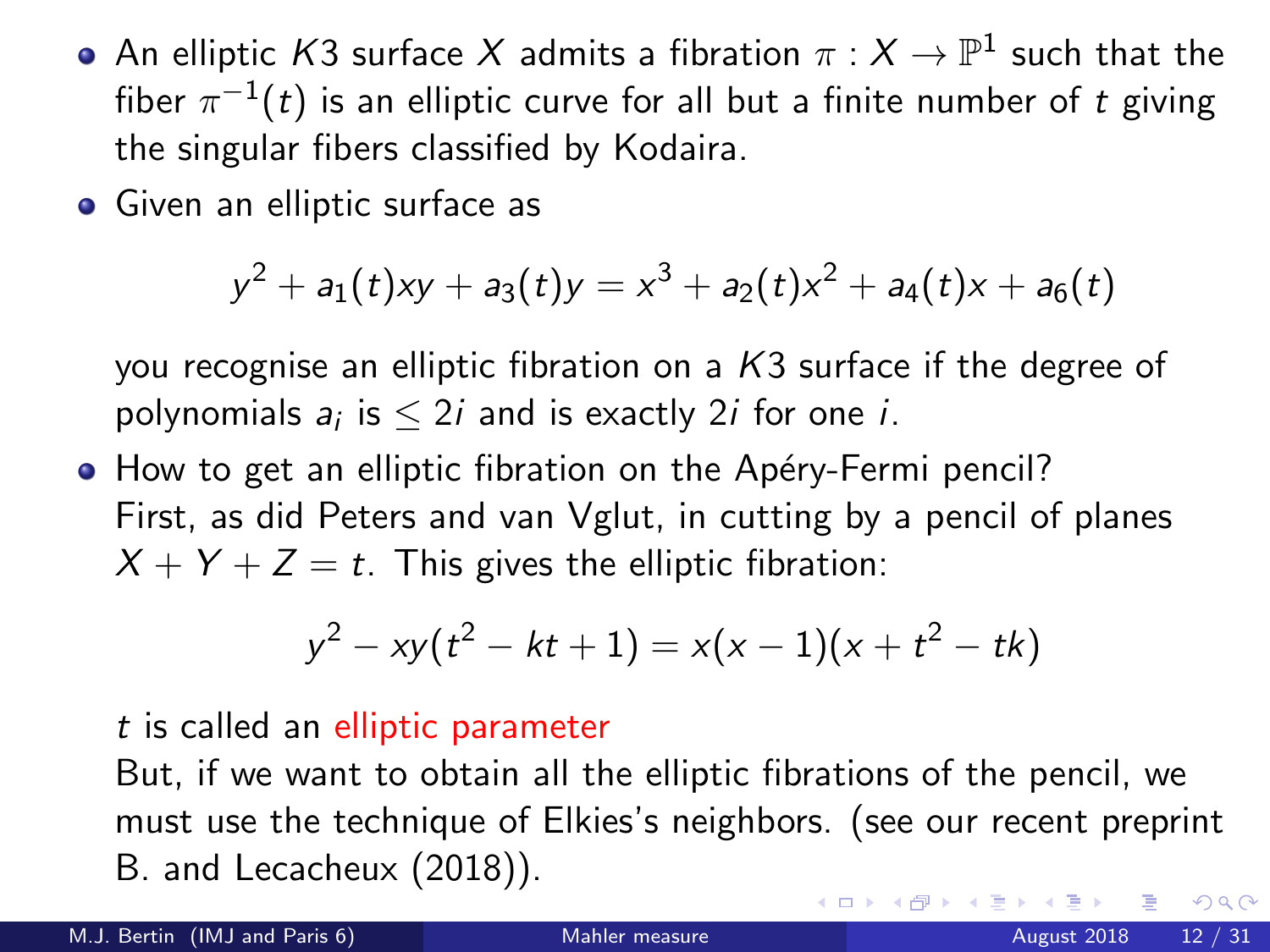- There is a unique holomorphic 2-form  $\omega$  on X up to a scalar.
- $H_2(X, \mathbb{Z})$  is a free group of rank 22.
- With the intersection pairing,  $H_2(X, \mathbb{Z})$  is a lattice and

$$
H_2(X,\mathbb{Z})\simeq U_2^3\perp (-E_8)^2:=\mathcal{L}
$$

 $\mathcal L$  is the K3-lattice,  $U_2$  the hyperbolic lattice of rank 2,  $E_8$  the unimodular lattice of rank 8.

$$
Pic(X) \subset H_2(X,\mathbb{Z}) \simeq Hom(H^2(X,\mathbb{Z}),\mathbb{Z})
$$

where  $Pic(X)$  is the group of divisors modulo linear equivalence, parametrized by the algebraic cycles.

۰

 $\bullet$ 

$$
Pic(X)\simeq \mathbb{Z}^{\rho(X)}
$$

 $\rho(X) :=$  Picard number of X

 $1 < \rho(X) < 20$ 

4 日下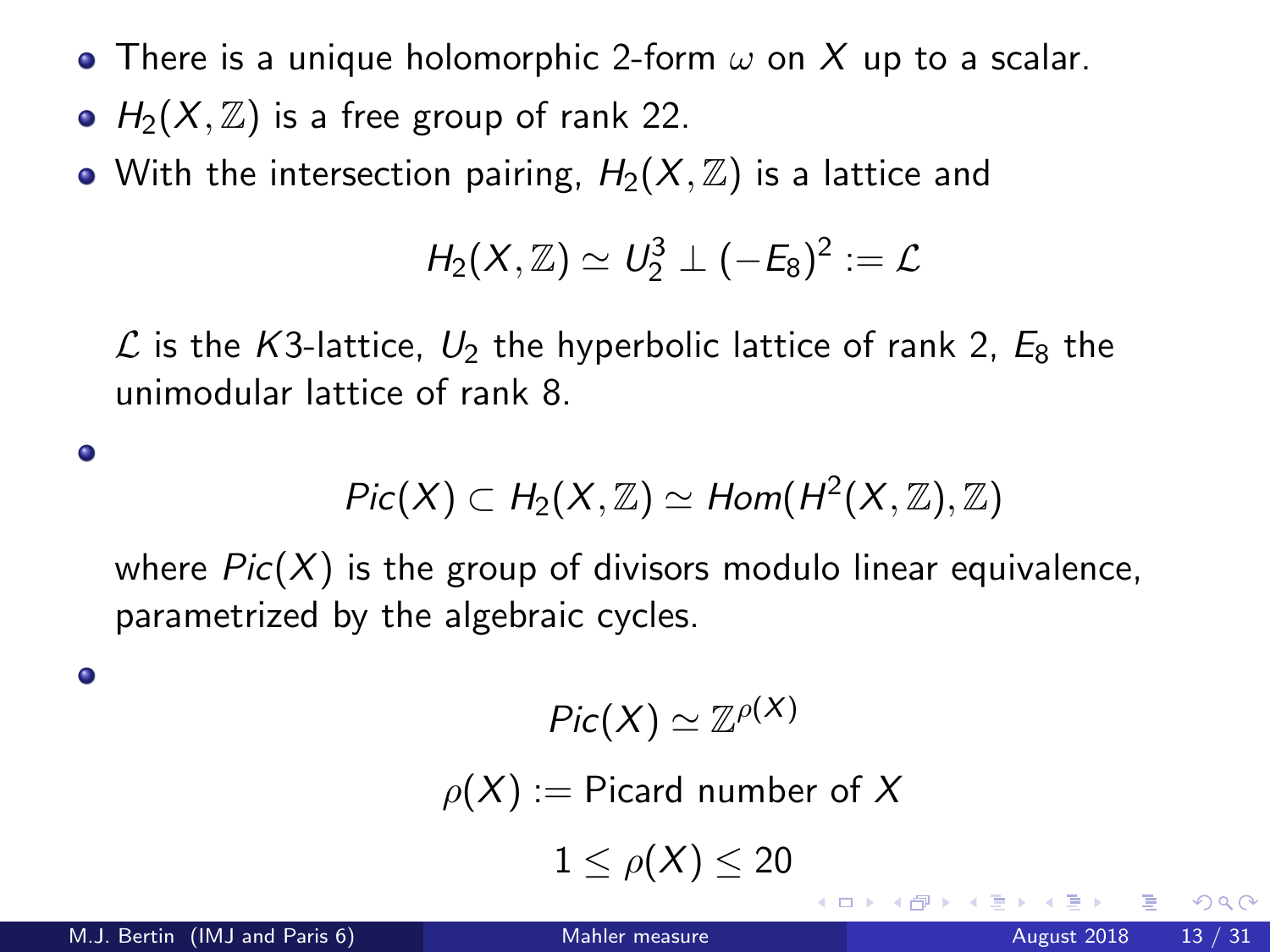$$
\mathcal{T}(X):=(\mathit{Pic}(X))^{\perp}
$$

is the transcendental lattice of dimension 22  $\rho(X)$ 

If  $\{\gamma_1, \cdots, \gamma_{22}\}$  is a Z-basis of  $H_2(X, \mathbb{Z})$  and  $\omega$  the holomorphic 2-form,  $\int \omega$ 

is called a period of  $X$  and

$$
\int_{\gamma}\omega=0\,\,\text{for}\,\,\gamma\in\mathit{Pic}(X).
$$

 $\gamma_i$ 

If  $\{X_z\}$  is a family of  $K3$  surfaces,  $z\in\mathbb{P}^1$  with generic Picard number  $ρ$  and  $ω<sub>z</sub>$  the corresponding holomorphic 2-form, then the periods of  $X_z$  satisfy a Picard-Fuchs differential equation of order  $k = 22 - \rho$ . For our family  $k = 3$ .

つへへ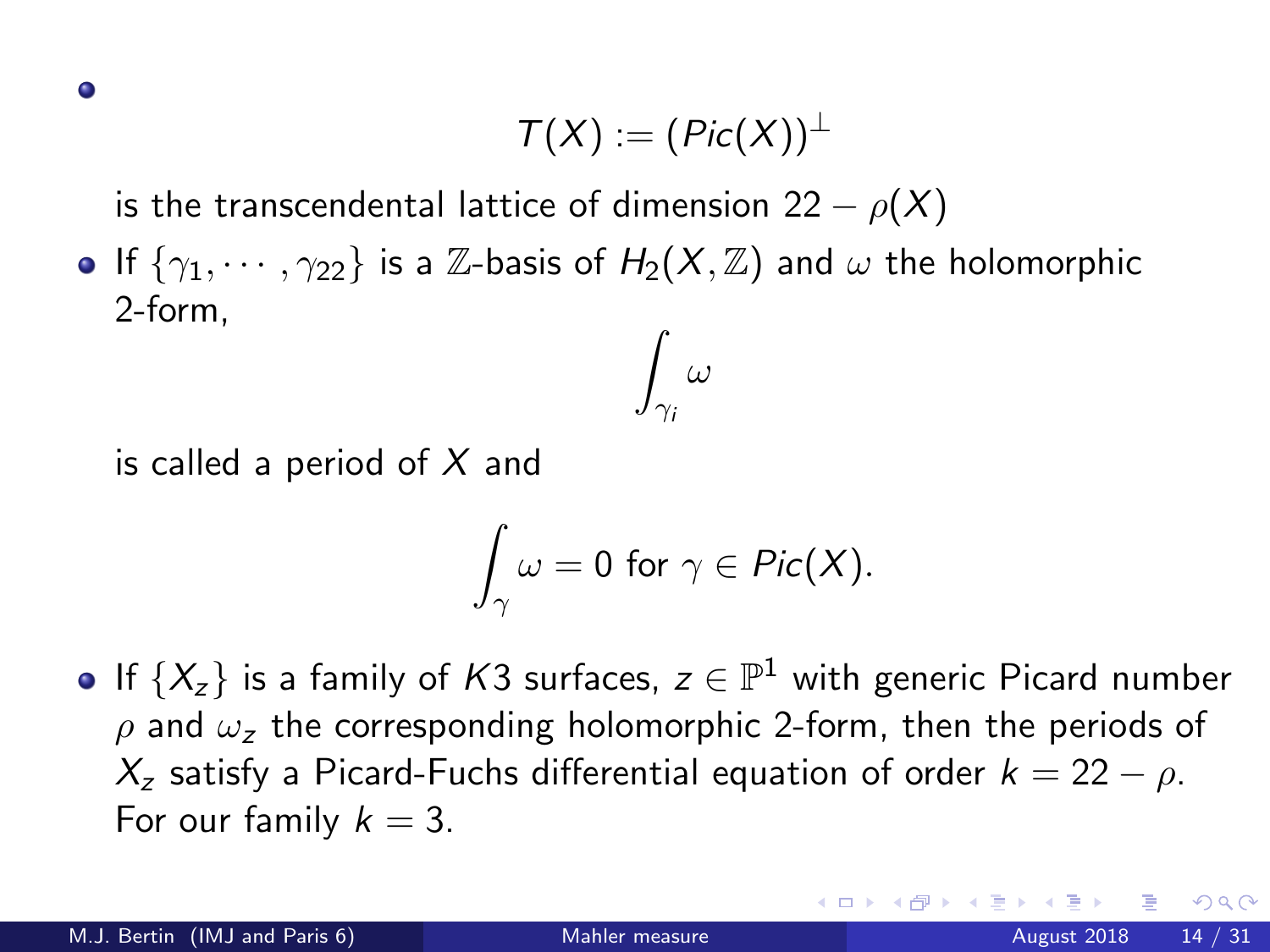$\bullet$  In fact, by Morrison, a M-polarized K3-surface, with Picard number 19 or 20 has a Shioda-Inose structure, that means

$$
X
$$
\n
$$
A = E \times E / C_N
$$
\n
$$
Y = \text{Kum}(A / \pm 1)
$$
\n
$$
A = E \times E / C_N
$$

If the Picard number  $\rho = 20$ , then the elliptic curve is CM.

<span id="page-14-0"></span>4 日下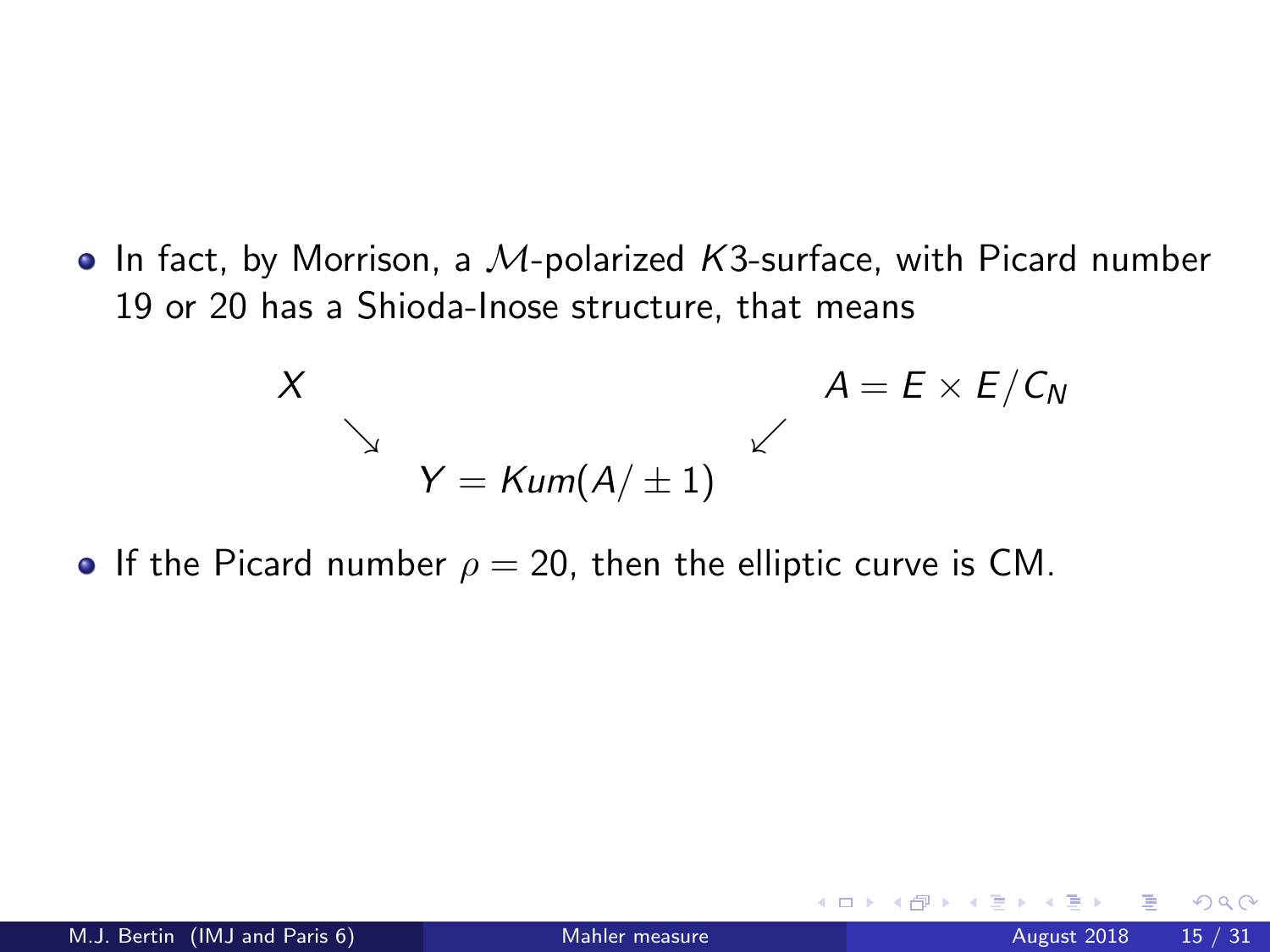## Mahler measure of  $P_k$

### Theorem

(B. 2005) Let  $k = t + \frac{1}{t}$  $\frac{1}{t}$  and

$$
t = (\frac{\eta(\tau)\eta(6\tau)}{\eta(2\tau)\eta(3\tau)})^6, \ \ \eta(\tau) = e^{\frac{\pi i \tau}{12}} \prod_{n \geq 1} (1 - e^{2\pi i n \tau}), \ \ q = \exp 2\pi i \tau
$$

$$
m(P_k) = \frac{\Im \tau}{8\pi^3} \left\{ \sum_{m,\kappa}^{\prime} \left( -4(2\Re \frac{1}{(m\tau + \kappa)^3 (m\bar{\tau} + \kappa)} + \frac{1}{(m\tau + \kappa)^2 (m\bar{\tau} + \kappa)^2} \right) \right. \\ \left. + 16(2\Re \frac{1}{(2m\tau + \kappa)^3 (2m\bar{\tau} + \kappa)} + \frac{1}{(2m\tau + \kappa)^2 (2m\bar{\tau} + \kappa)^2} \right) \\ \left. - 36(2\Re \frac{1}{(3m\tau + \kappa)^3 (3m\bar{\tau} + \kappa)} + \frac{1}{(3m\tau + \kappa)^2 (3m\bar{\tau} + \kappa)^2} \right) \\ \left. + 144(2\Re \frac{1}{(6m\tau + \kappa)^3 (6m\bar{\tau} + \kappa)} + \frac{1}{(6m\tau + \kappa)^2 (6m\bar{\tau} + \kappa)^2} \right) \right\}
$$

<span id="page-15-0"></span>M.J. Bertin (IMJ and Paris 6) [Mahler measure](#page-0-0) August 2018 16 / 31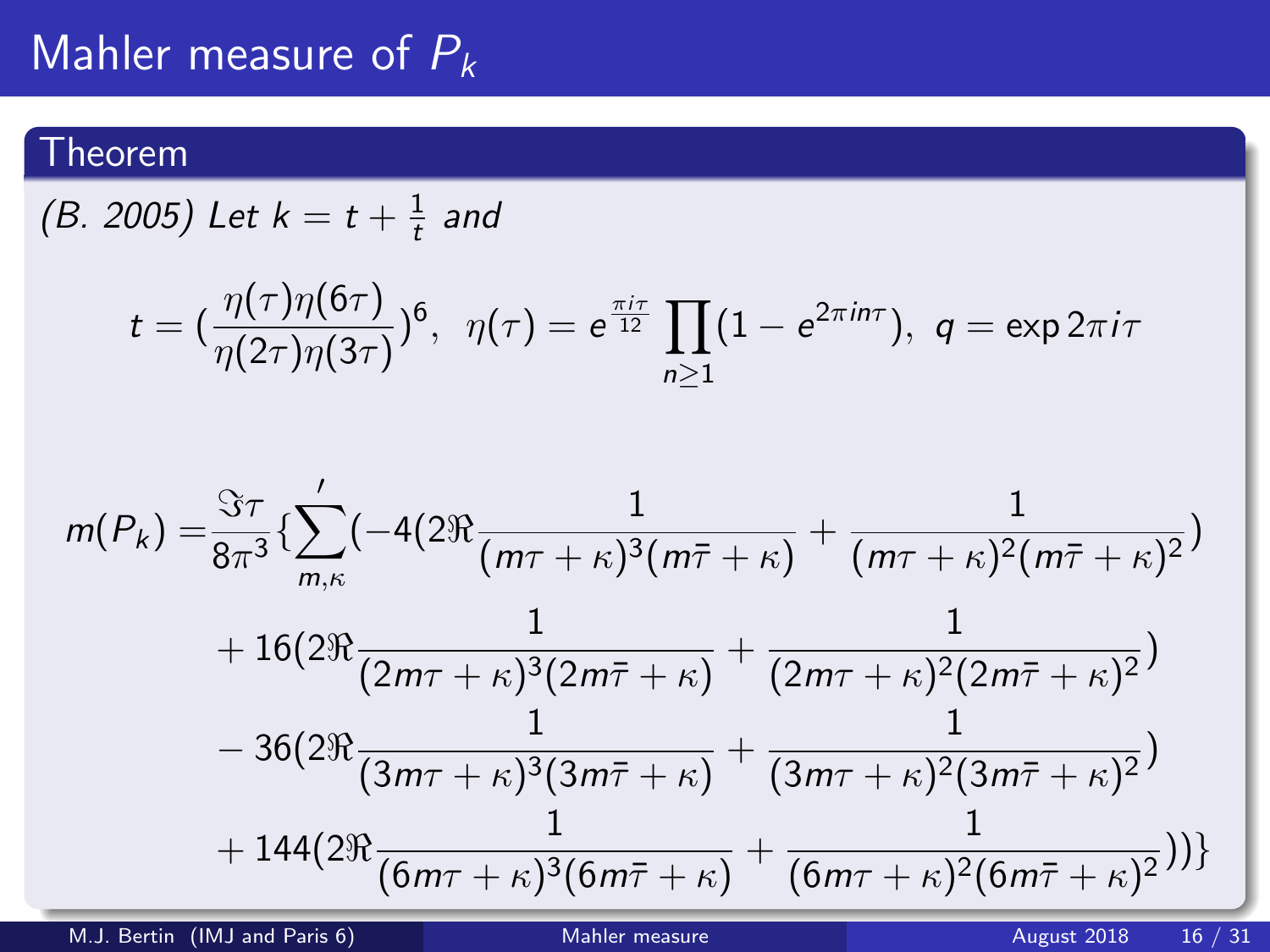# Sketch of proof

Let

$$
P_k = x + \frac{1}{x} + y + \frac{1}{y} + z + \frac{1}{z} - k
$$

defining the family  $(Y_k)$  of K3-surfaces.

- For  $k\in \mathbb{P}^1$ , generically  $\rho=19.$
- The family is  $\mathcal{M}_k$ -polarized with

$$
\mathcal{M}_k \simeq U_2 \perp (-E_8)^2 \perp \langle -12 \rangle
$$

**o** Its transcendental lattice satisfies

<span id="page-16-0"></span>
$$
\mathcal{T}_k \simeq U_2 \perp \langle 12 \rangle
$$

The Picard-Fuchs differential equation is

$$
(k2 - 4)(k2 - 36)y''' + 6k(k2 - 20)y'' + (7k2 - 48)y' + ky = 0
$$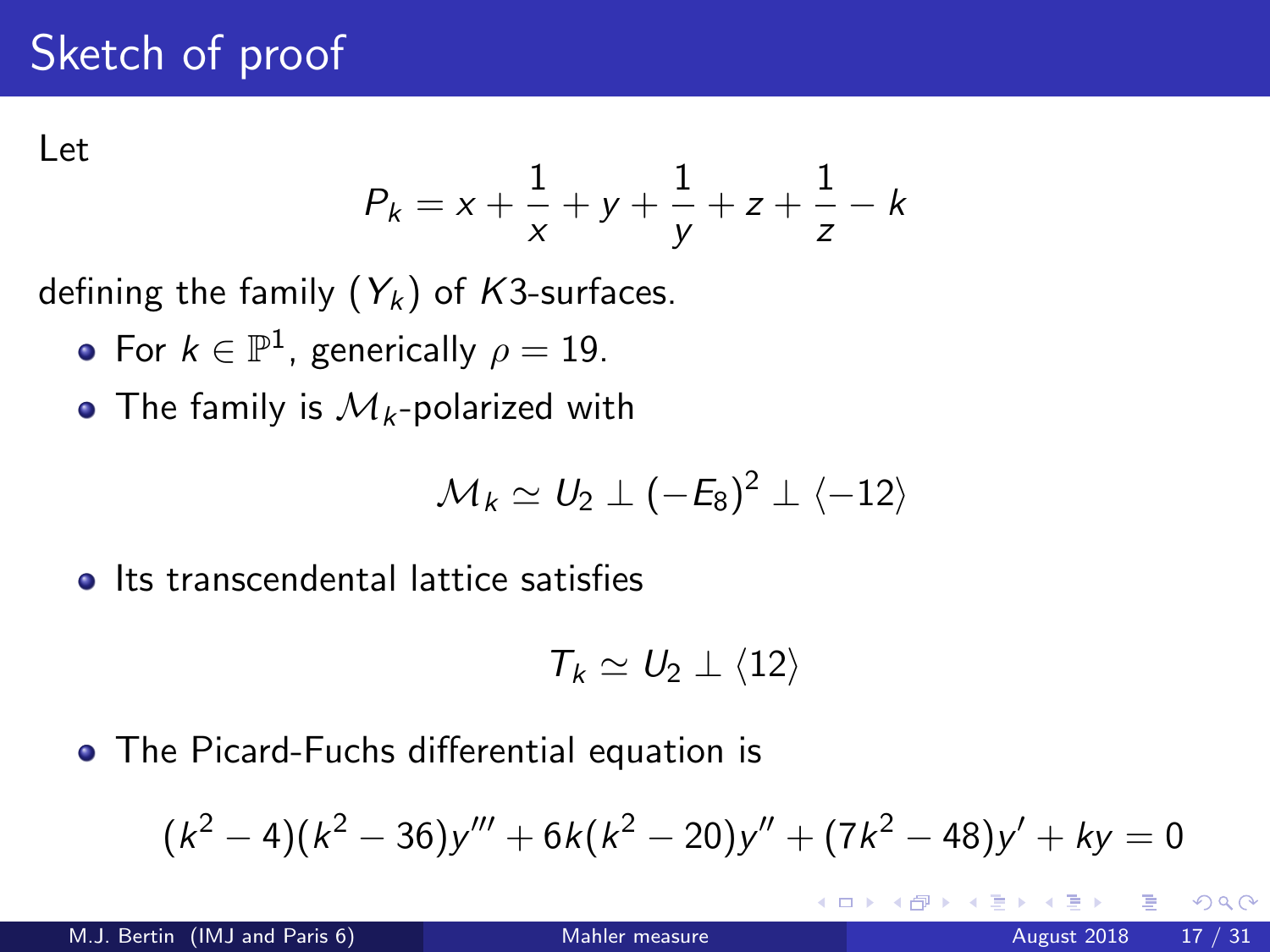• The family is modular in the following sense if  $k=t+\frac{1}{t}$  $\frac{1}{t}$ ,  $\tau \in \mathcal{H}$  and  $\tau$  as in the theorem

$$
t\left(\frac{a\tau+b}{c\tau+d}\right)=t(\tau)\,\,\forall\,\,\left(\frac{a}{c}\quad\frac{b}{d}\right)\in\Gamma_1(6,2)^*\subset\Gamma_0(12)^*+12
$$

where

$$
\Gamma_1(6) = \{ {a \atop c} b \atop 1(6,2) = \{ {a \atop c} b \atop 0 \end{bmatrix} \in S I_2(\mathbb{Z}) \ / \ a \equiv d \equiv 1 \ (6) \ c \equiv 0 \ (6) \}
$$

$$
\Gamma_1(6,2) = \{ {a \atop c} b \atop 0 \end{bmatrix} \in \Gamma_1(6) \ c \equiv 6b \ (12) \}
$$

and

.

$$
\Gamma_1(6,2)^*=\langle \Gamma_1(6,2),w_6\rangle
$$

4 D F

 $QQ$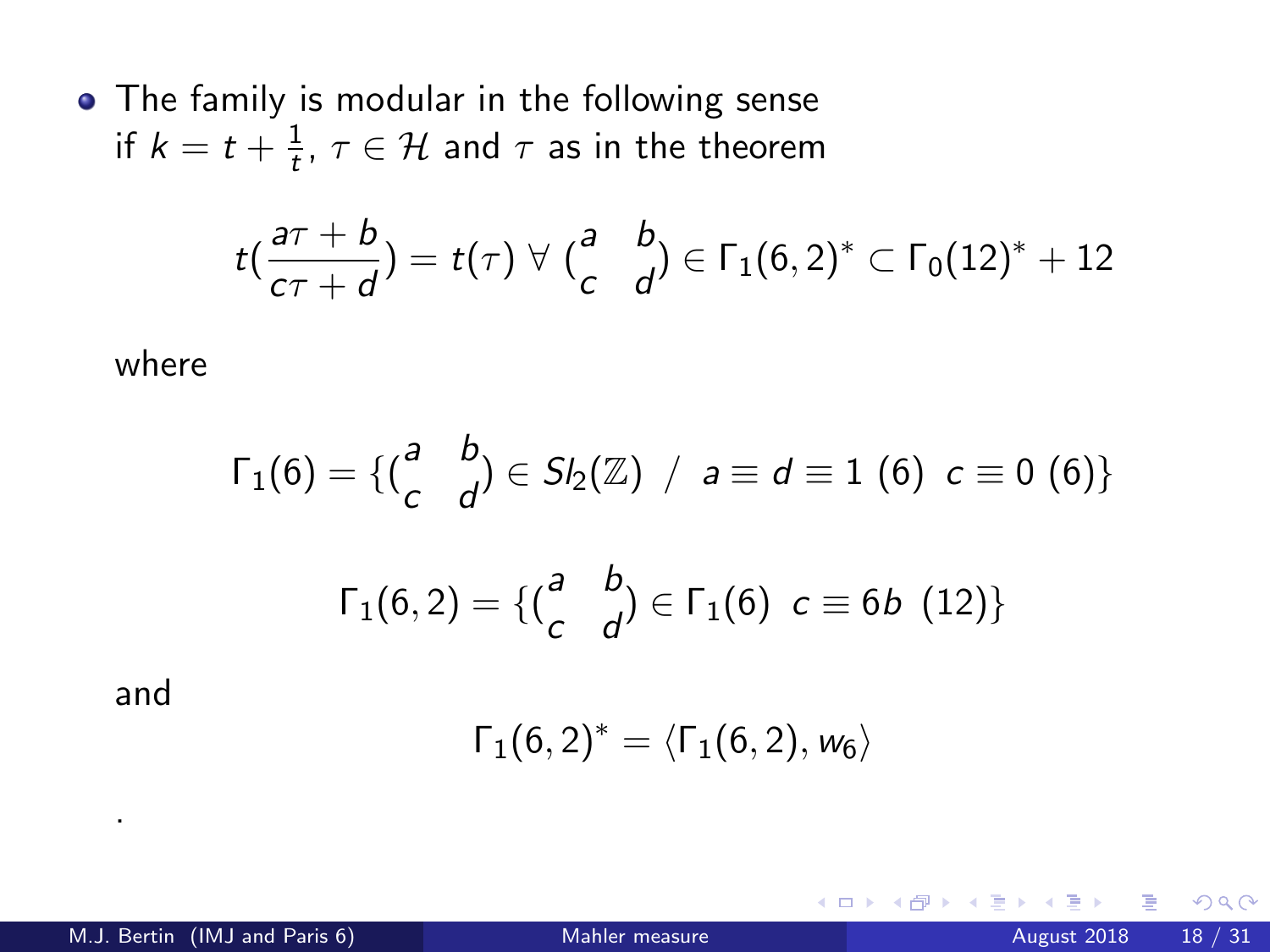The P-F equation has a basis of solutions  $G(\tau)$ ,  $\tau G(\tau)$ ,  $\tau^2 G(\tau)$  with

$$
G(\tau)=\eta(\tau)\eta(2\tau)\eta(3\tau)\eta(6\tau)
$$

satisfying

$$
G(\tau) = F(t(\tau)), \quad F(t) = \sum_{n\geq 0} v_n t^{2n+1}, \quad v_n = \sum_{k=0}^n {n \choose k}^2 {n+k \choose k}^2
$$

\n- $$
\frac{dm(P_k)}{dk}
$$
 is a period, hence satisfies the P-F equation
\n- $\frac{dm(P_k)}{dk} = G(\tau)$
\n- $dm(P_k) = -G(\tau)\frac{dt}{t}\frac{1-t^2}{t}$
\n- is a weight 4 modular form for  $\Gamma_1(6,2)^*$
\n

• so can be expressed as a combination of  $E_4(n\tau)$  for  $n = 1, 2, 3, 6$ 

∢ □ ▶ ⊣ *f*il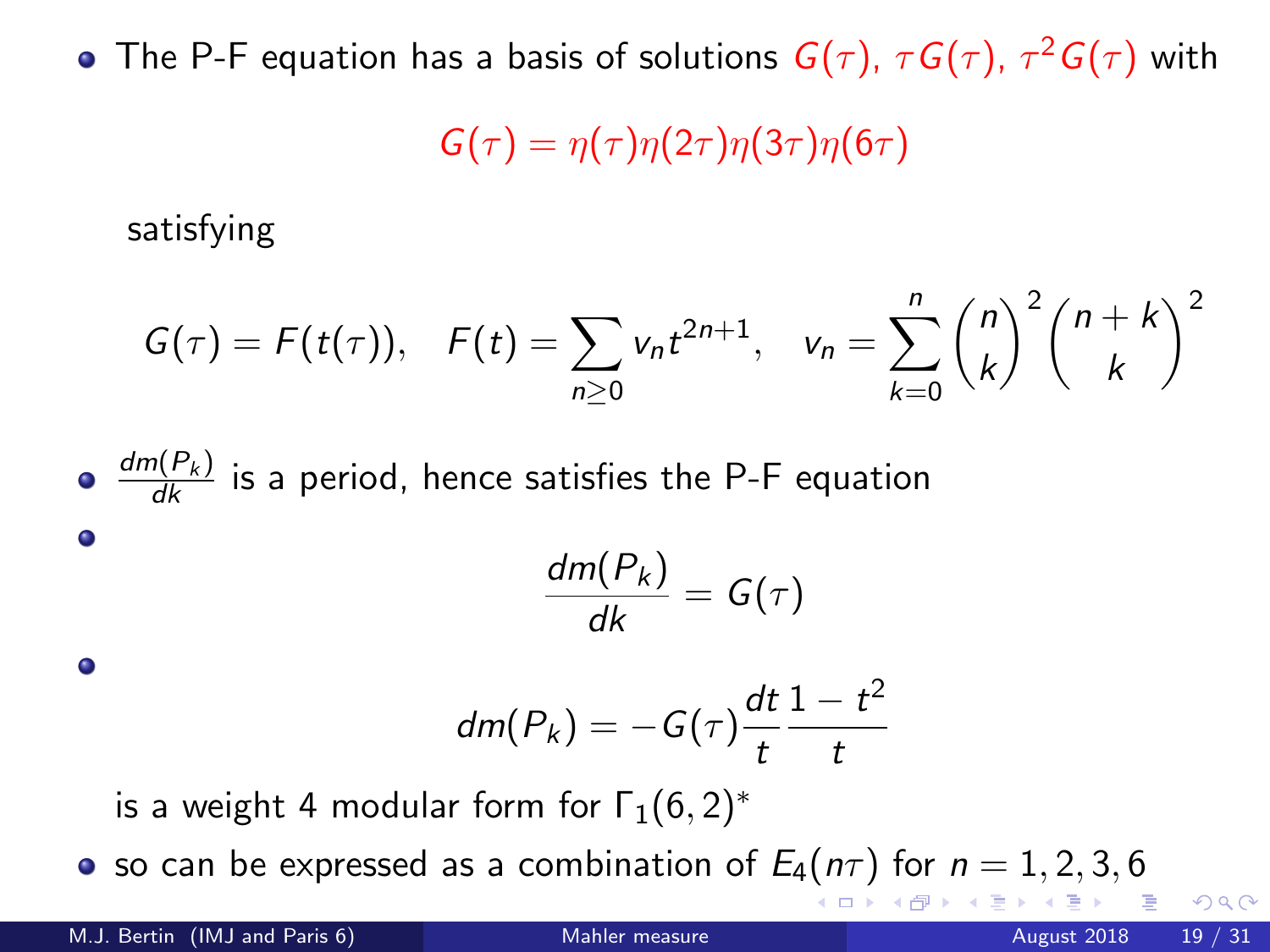• By integration you get

$$
m(P_k) = \Re(-\pi i \tau + \sum_{n\geq 1} (\sum_{d|n} d^3)(4\frac{q^n}{n} - 8\frac{q^{2n}}{n} + 12\frac{q^{3n}}{n} - 24\frac{6n}{n}))
$$

Then using a Fourier development one deduces the expression of the Mahler measure in terms of an Eisenstein-Kronecker series

 $\leftarrow$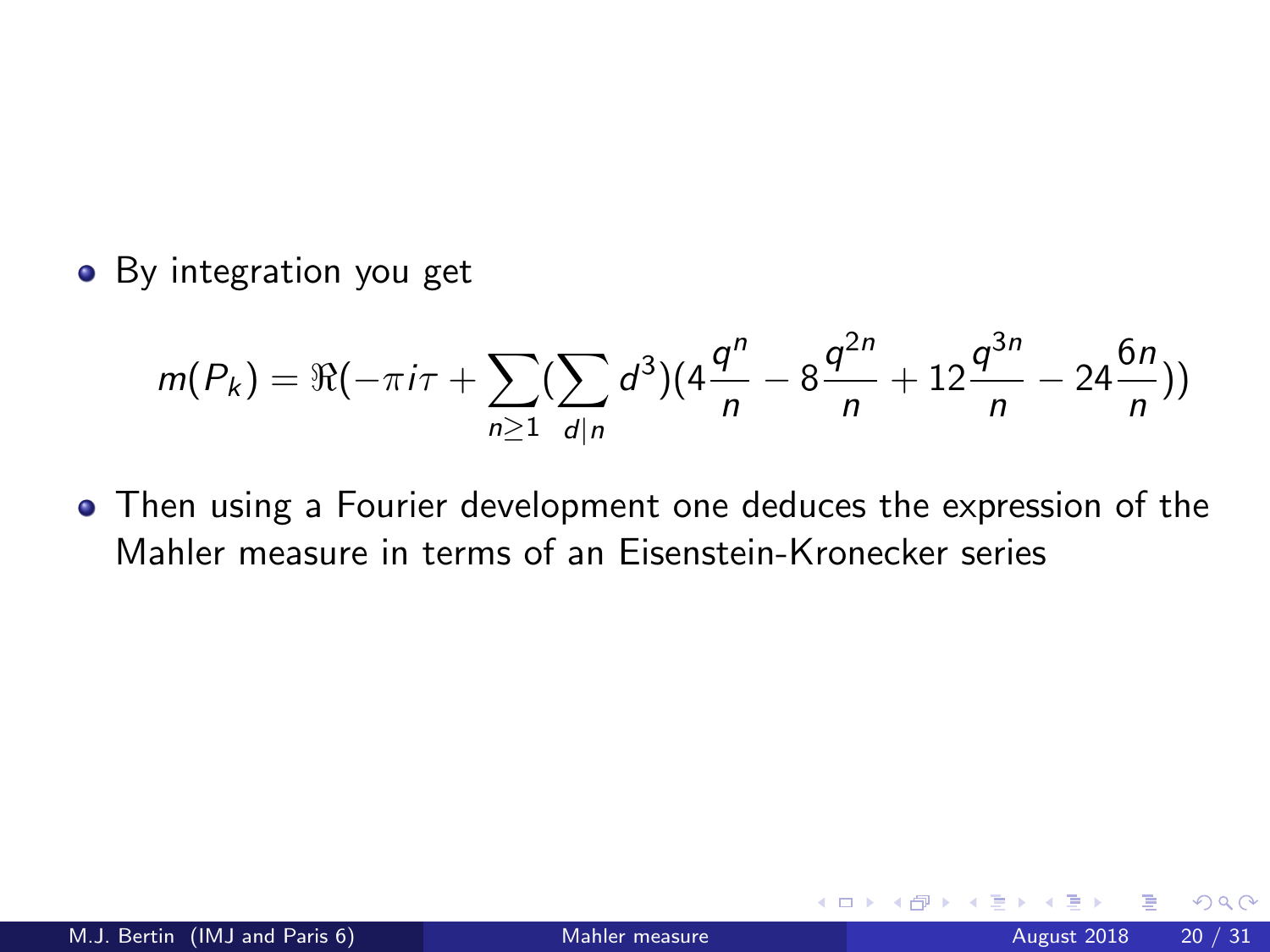For some values of k, the corresponding  $\tau$  is imaginary quadratic. For example

<span id="page-20-0"></span>

| $\sim$ $\sim$ | $-2+$ | $-3 + \sqrt{2}$<br>15. L |  |  |
|---------------|-------|--------------------------|--|--|

For these quadratic  $\tau$  called "singular moduli", the corresponding K3-surface is singular, that means its Picard number is  $\rho = 20$  and the elliptic curve  $E$  of the Shioda-Inose is CM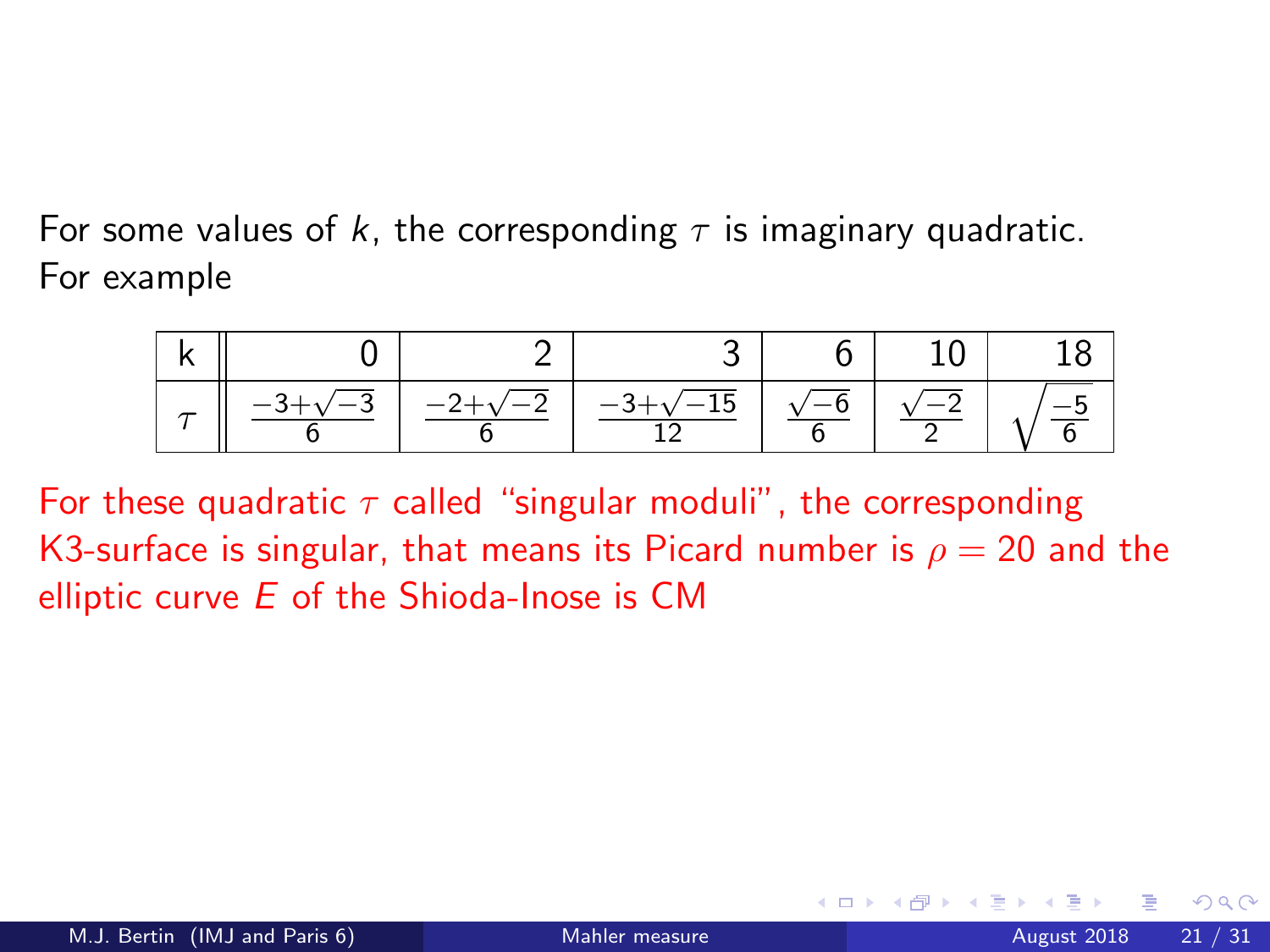#### Theorem

Let  $Y_k$  the K3 hypersurface associated to the polynomial  $P_k$ , and  $T_{Y_k}$  its transcendental lattice. Then,

$$
m(P_0) = \frac{3\sqrt{3}}{4\pi} L(\chi_{-3}, 2) \ m(P_2) = \frac{|\det T(Y_2)|^{3/2}}{\pi^3} L(Y_2, 3) = \frac{8\sqrt{8}}{\pi^3} L(f_8, 3)
$$

$$
m(P_3) = \frac{15\sqrt{15}}{2\pi^3} L(f_{15}, 3) = \frac{15\sqrt{15}}{2\pi^3} L(Y_3, 3)
$$

$$
m(P_6) = \frac{|\det T(Y_6)|^{3/2}}{2\pi^3} L(Y_6, 3) = \frac{24\sqrt{24}}{2\pi^3} L(f_{24}, 3)
$$

$$
m(P_{10}) = \frac{|\det T(Y_{10})|^{3/2}}{9\pi^3} L(Y_{10}, 3) + 2d_3 = \frac{72\sqrt{72}}{9\pi^3} L(f_8, 3) + 2d_3
$$

$$
m(P_{18}) = \frac{|\det T(Y_{18})|^{3/2}}{9\pi^3} L(Y_{18}, 3) + \frac{14}{5}d_3 = \frac{120\sqrt{120}}{9\pi^3} L(f_{120}, 3) + \frac{14}{5}d_3
$$

M.J. Bertin (IMJ and Paris 6) [Mahler measure](#page-0-0) August 2018 22 / 31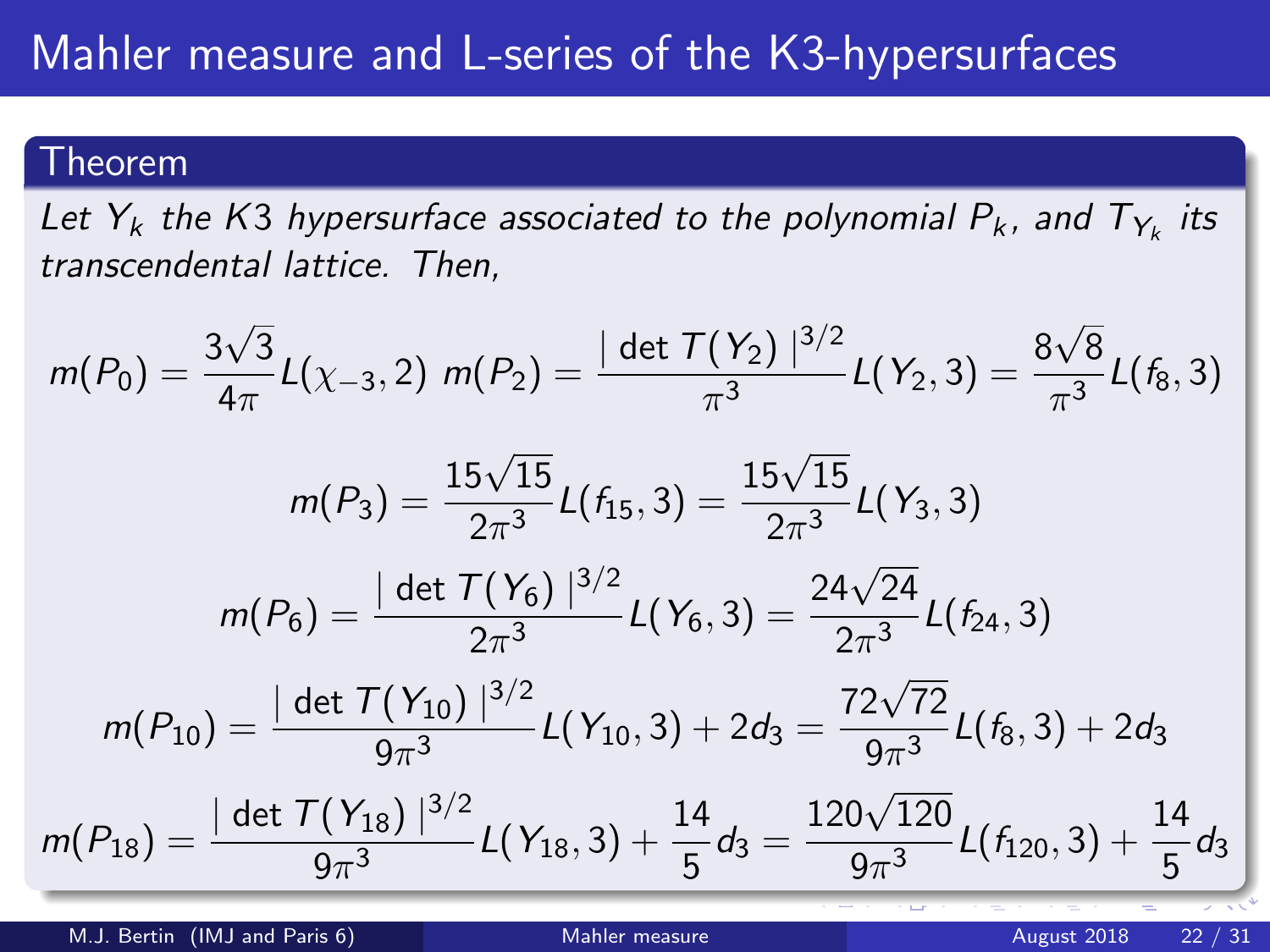<span id="page-22-0"></span>
$$
L^*(X,s):=\prod_{p\nmid N}^*Z(X|\mathbb{F}_p,p^{-s})=\sum_{n\geq 1}\frac{A(n)}{n^s}
$$

 $N$  is the determinant of the transcendental lattice. Giving a suitable value to the local factors, the L-series of the surface  $X$  can be expressed in terms of the Mellin transform of a modular form.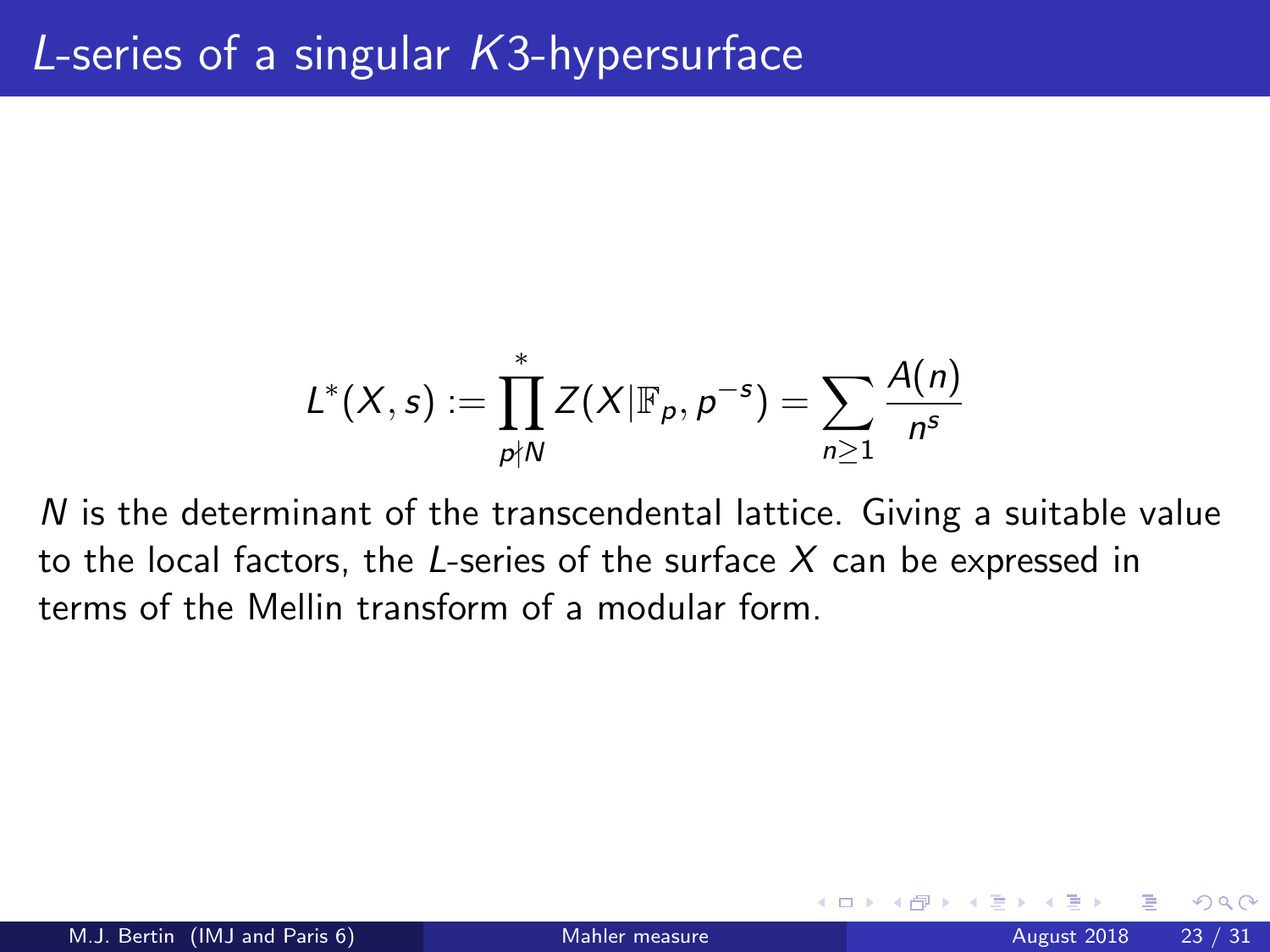### Main ingredient: Livné's modularity theorem

#### Theorem

Let S be a K3-surface defined over Q, with Picard number 20 and discriminant N. Its transcendental lattice  $T(S)$  is a dimension 2 Gal( $\overline{Q}/\mathbb{Q}$ )-module thus defines a L series,  $L(T(S), s)$ . Gan( $\psi/\psi$ )-module thus defines a L series, L(1(3), s).<br>There exists a weight 3 modular form, f, CM over  $\mathbb{Q}(\sqrt{2})$ −N) satisfying

$$
L(T(S), s) \doteq L(f, s).
$$

Moreover, if  $NS(S)$  is generated by divisors defined over  $\mathbb{O}$ .

$$
L(S,s)=\zeta(s-1)^{20}L(f,s).
$$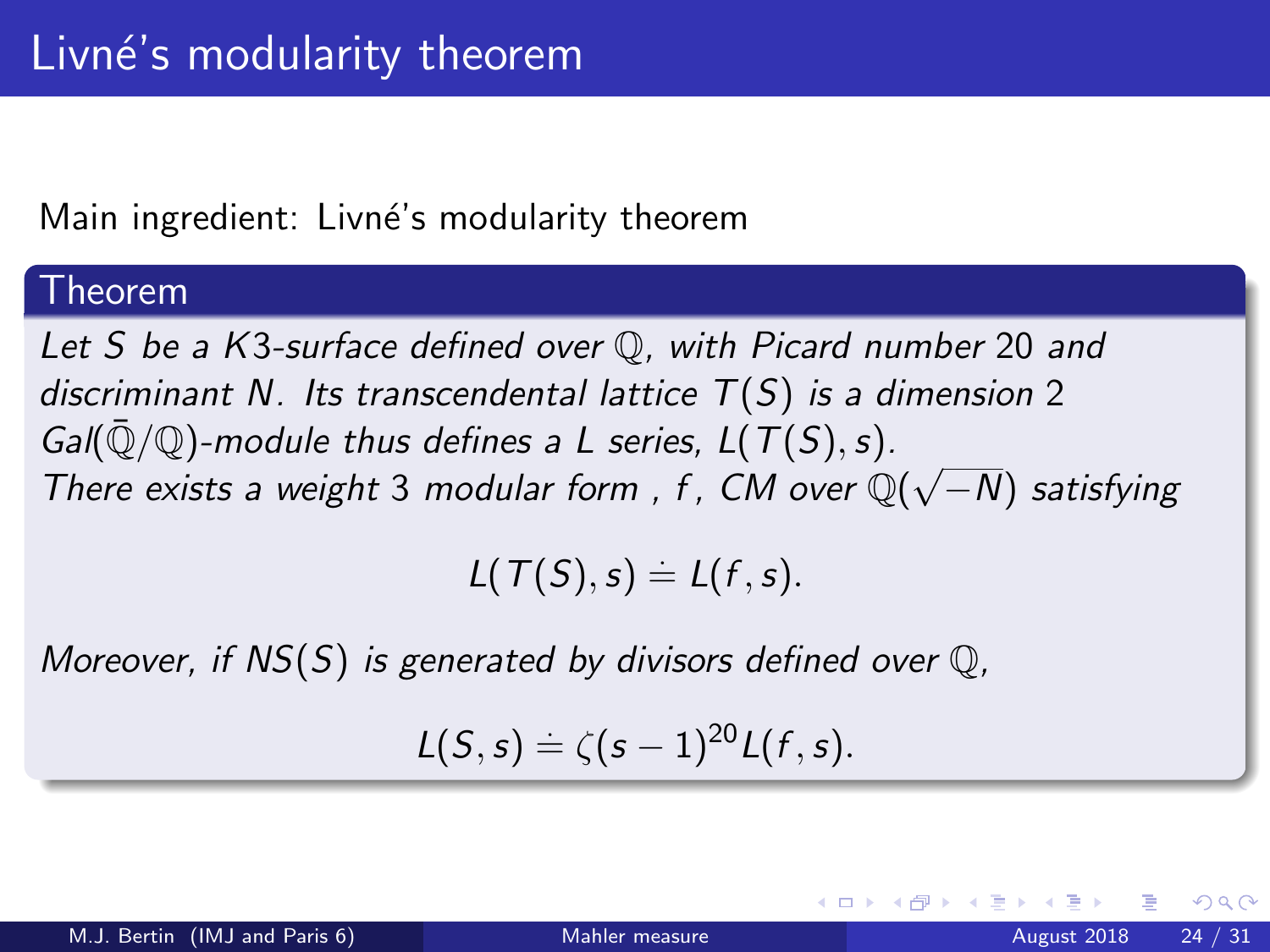#### Theorem

Consider the following classifications of singular K3 surfaces over Q:

- **4** by the discriminant d of the transcendental lattice of the surface up to squares,
- **2** by the associated newform up to twisting,
- by the level of the associated newform up to squares,
- **a** by the CM-field  $\mathbb{Q}(\sqrt{2})$ −d) of the associated newform.

Then, all these classifications are equivalent. In particuliar,  $\mathbb{Q}(\sqrt{n})$ −d) has exponent 1 or 2.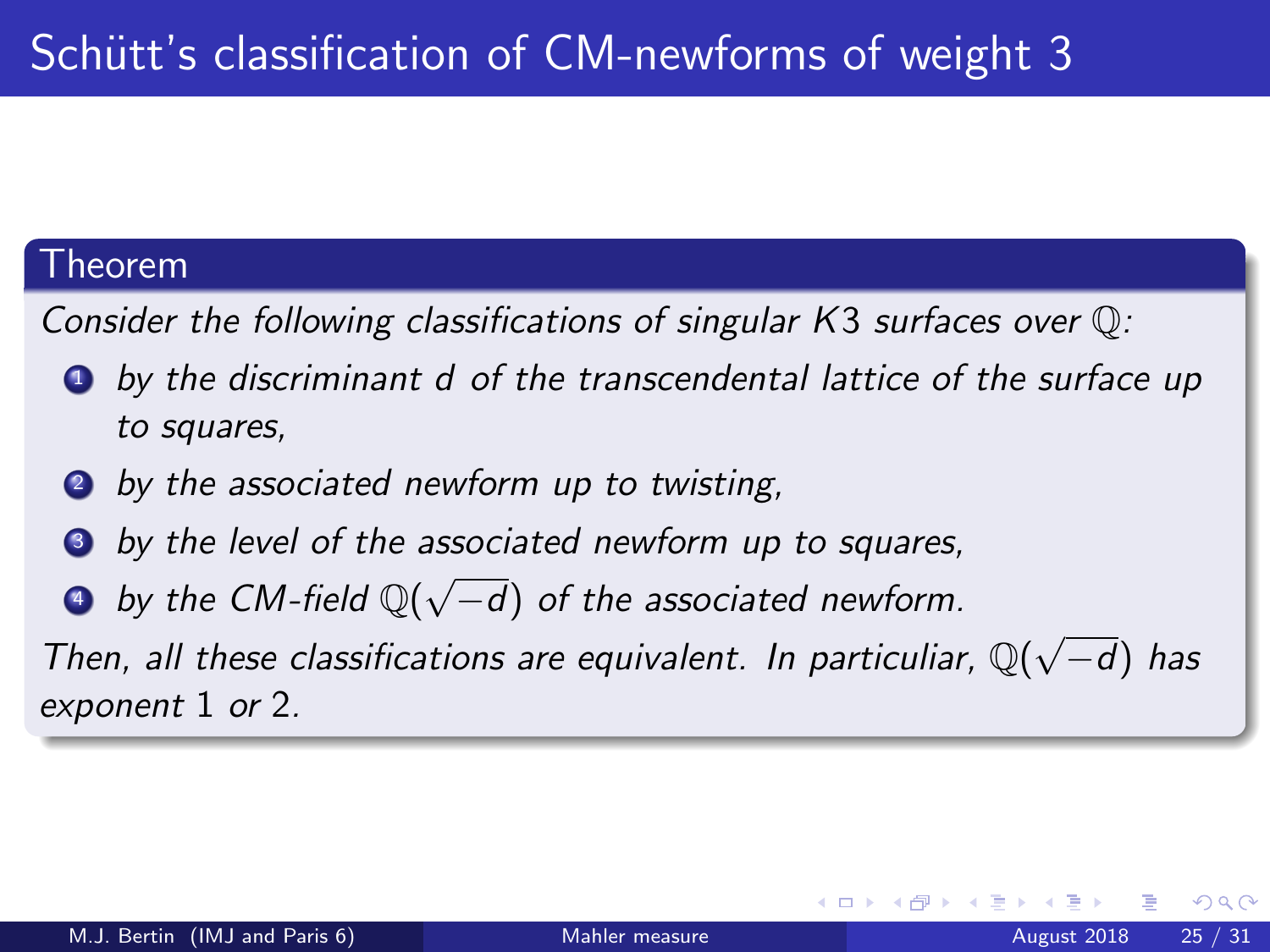#### Lemma

Let  $X$  be a singular elliptic  $K3$  surface defined over  $\mathbb Q$ . If a Weierstrass model E of an elliptic fibration of X has rank 1 and possess an infinite section defined over  $\mathbb{Q}(\sqrt{d})$ , then

$$
A_p = - \sum_{x \in \mathbb{P}^1(\mathbb{F}_p), \ E_x \text{ smooth}} a_p(x) - \sum_{x \in \mathbb{P}^1(\mathbb{F}_p), \ E_x \text{ singular}} \epsilon_p(x) - \left(\frac{d}{p}\right)p
$$
  
with  $a_p(x) = p - 1 - \#E_x(\mathbb{F}_p)$  and  $\epsilon_p(x)$  such that  

$$
\epsilon_p(x) = \begin{cases} 0, & \text{if } E_x \text{ has additive reduction} \\ 1, & \text{si } E_x \text{ has split multiplicative reduction} \\ -1, & \text{si } E_x \text{ has non split multiplicative reduction} \end{cases}
$$

4 0 8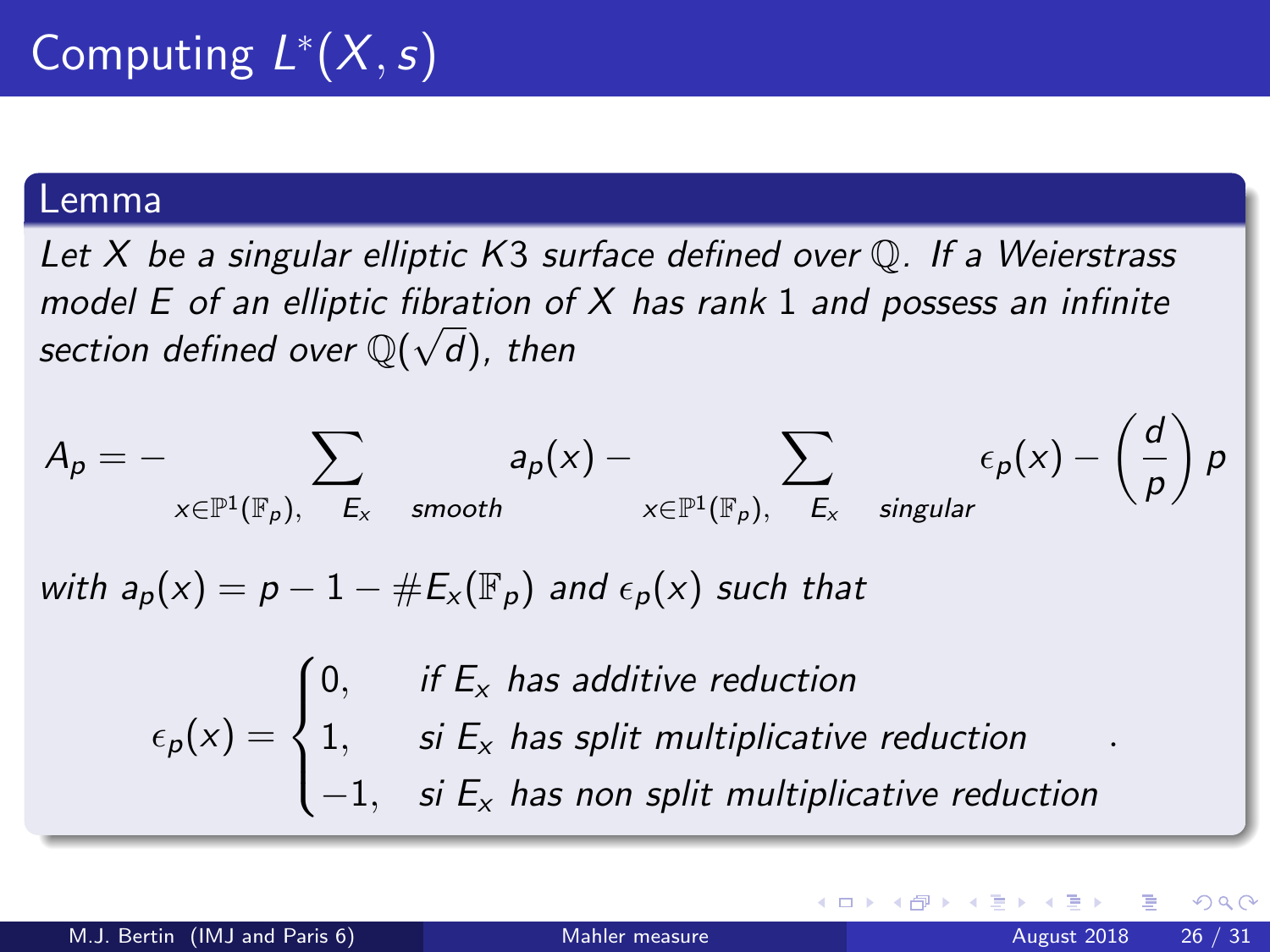#### Theorem

$$
m(P_{2\sqrt{5}}) = 2.\frac{20\sqrt{20}}{4\pi^3}L(f_{20} \otimes \chi_5, 3)
$$

$$
L(Y_{2\sqrt{5}}, 3) = L(f_{20}, 3)
$$

$$
m(P_{3\sqrt{-5}}) = \frac{6}{5}\frac{15\sqrt{15}}{2\pi^3}L(f_{15}, 3) + \frac{d_{15}}{10}
$$

If  $E_{3\sqrt{-5}}$  defined by

 $y^2 = x^3 + (270t + 2025t^4 + 1755t^2 - 3 - 4050t^3)x^2 + 720xt(t - 1)$ 

has an infinite section defined over  $\mathbb{Q}(\sqrt{2})$  $^{-15)}$ 

$$
L(Y_{3\sqrt{-5}},3)=L(f_{15},3)
$$

<span id="page-26-0"></span>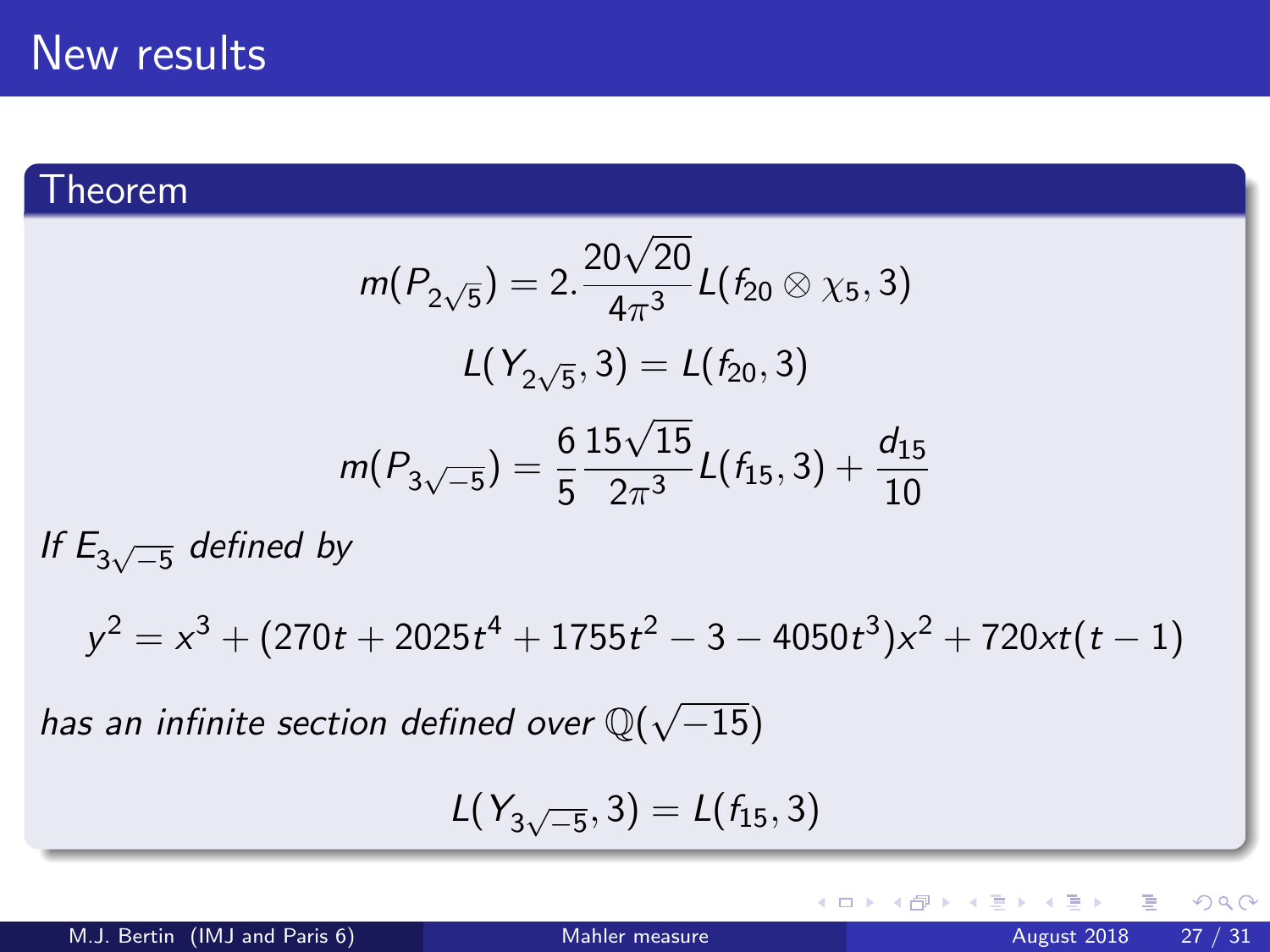## Remarks

The K3-surfaces  $Y_2$  and  $Y_{10}$  have the same L-series  $L(f_8, s)$  and transcendental lattices:

$$
\mathcal{T}_{Y_2}=[2\;0\;4]\quad \ \mathcal{T}_{Y_{10}}=[6\;0\;12]
$$

in Shimada-Zhang notation. So, by Tate's conjecture an algebraic relation is suspected between the two  $K3$ -surfaces.

Indeed, there is an 3-isogeny between  $Y_2$  and  $Y_{10}$  (B. and Lecacheux). The  $\mathcal{K}$ 3-surfaces  $\mathcal{Y}_3$  and  $\mathcal{Y}_{3\sqrt{-5}}$  have the same L-series  $\mathcal{L}(f_{15},3)$  but transcendental lattices:

$$
T_{Y_3} = [2 \ 1 \ 8] \qquad T_{Y_{3\sqrt{-5}}} = [8 \ 2 \ 8].
$$

(! a wrong computation in BFFLM where is written  $T_{Y_3} = [2 \ 3 \ 12]$ ) There is no algebraic relation between them but  $Y_{3\sqrt{-5}}$  is the Kummer surface of  $Z_{-3}$  which is a K3-surface of the family  $Q_k$ 

$$
Q_k = (x + y + z + 1)(xy + xz + yz + xyz) - (k + 4)xyz
$$

since  $T_{Z_{-3}} = [4 \; 1 \; 4]$ . However,  $m(Q_{-3}) = \frac{8}{5}d_3$  (B.) but  $L(Z_3, 3) = L(f_15 \otimes \gamma, 3)$  (Peters and van Vlugt[\).](#page-26-0) Production and van Vlugting and van Vlugting the service  $\frac{1}{2}$  and  $\frac{1}{2}$  and  $\frac{1}{2}$  and  $\frac{1}{2}$  and Paris 6) M.J. Bertin (IMJ and Paris 6) [Mahler measure](#page-0-0) August 2018 28 / 31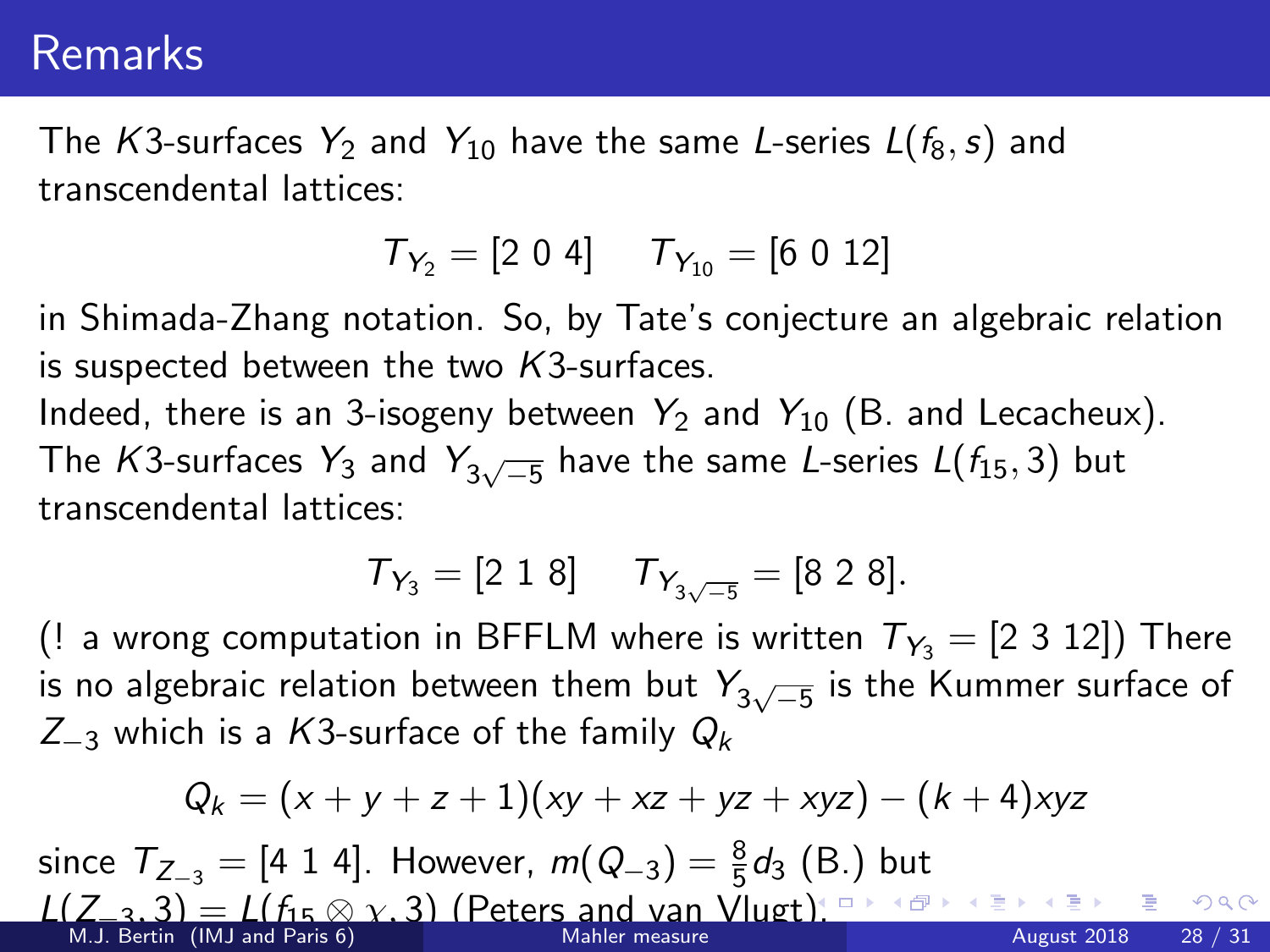$m(Z_0)$  and  $m(Z_{12})$  (B. 2006),  $m(Z_{-3})$  (B. 2012) Based on a Rogers's result, Samart deduced in his paper (arXiv 2013) the following:

$$
m(Q_{-36}) = 2(4L'(g, 0) + L'(\chi_{-4}, -1))
$$

$$
m(Q_{-6}) = \frac{1}{2}(7L'(g, 0) + 2L'(\chi_{-4}, -1))
$$

$$
g = \eta(2\tau)^3 \eta(6\tau)^3
$$

4 0 8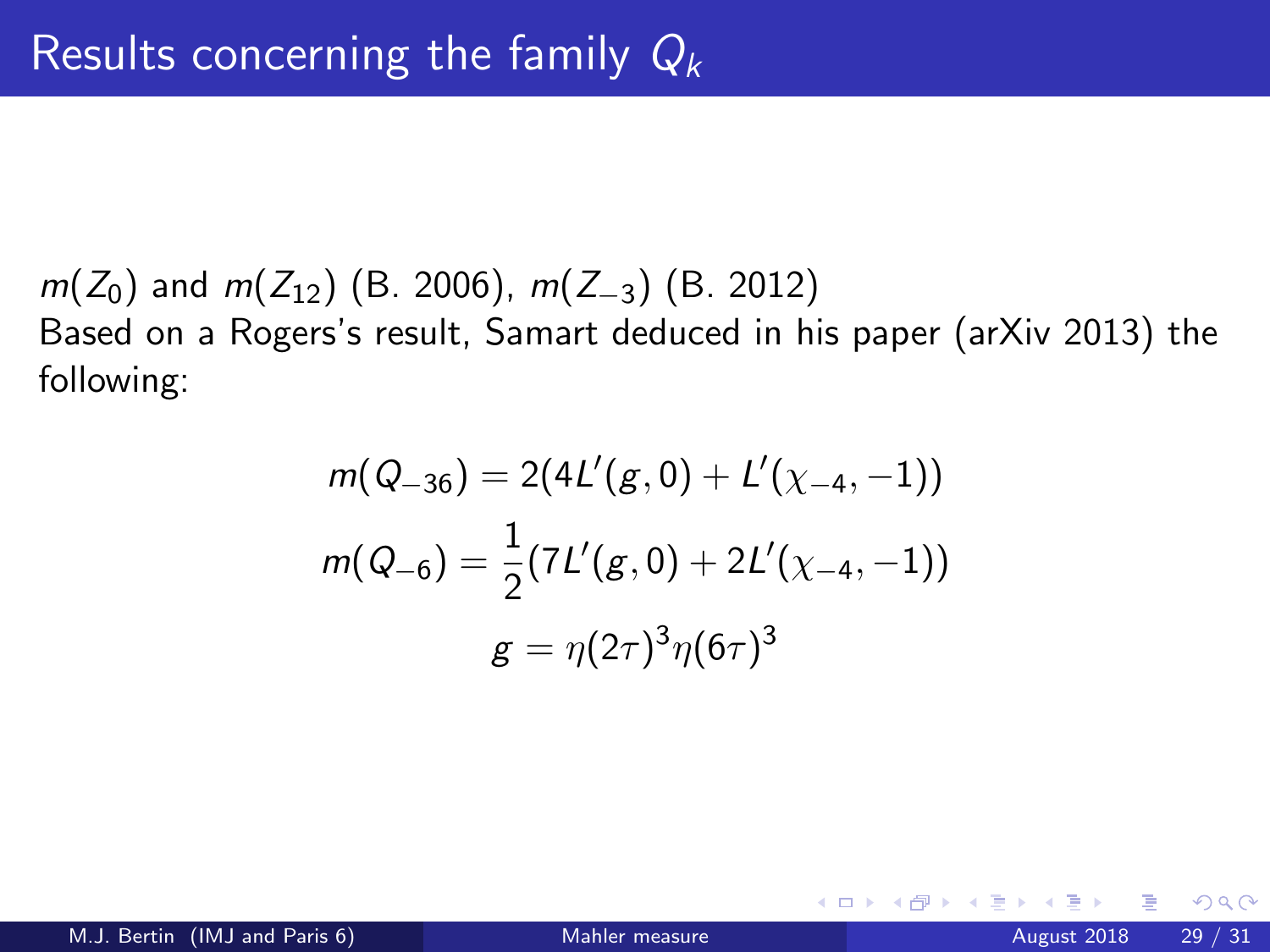If interested in the link between the Mahler measure and the L-series of the K3-surface, we need a good Weierstrass model for the family. By chance, quite recently, O. Lecacheux found such a model for the family  $Q_k$ , namely

$$
(F_k) y^2 = x^3 - ((-k^2 + 24)t^2 - 2(k-2)(k+4)^2t - k(k+4)^3)x^2 - 16t^4(t+k+3)x
$$

I explain

|                                                                                                     | $-36$   $-12$   $-4$   $-6$   $-3$   0   4   12   60 |  |  |  |  |
|-----------------------------------------------------------------------------------------------------|------------------------------------------------------|--|--|--|--|
| $\lceil rk(MW_k) \rceil 1 \rceil 1 \rceil -1 \rceil 1 \rceil 0 \rceil 0 \rceil 1 \rceil 0 \rceil 1$ |                                                      |  |  |  |  |

We recover easily my previous results with Shioda's formula.  $F_0$  has singular fibers  $III^*$ ,  $I_4^*$ ,  $I_3$ ,  $I_2$ , 2-torsion hence  $|det T_0|=\frac{2\times4\times3\times2}{2^2}$  $\frac{2 \times 3 \times 2}{2^2} = 12$  $F_{12}$  has singular fibers  $III^*$ ,  $I_8$ ,  $I_3$ ,  $I_2$ ,  $I_2$ , 2-torsion hence  $|det T_{12}| = \frac{2 \times 8 \times 3 \times 4}{2^2}$  $\frac{3 \times 3 \times 4}{2^2} = 12 \times 4$ No algebraic relation between  $Z_0$  and  $Z_{12}$  since  $T_0 = [2 \ 0 \ 6]$  and  $T_{12} = [2 \ 0 \ 24]$ .